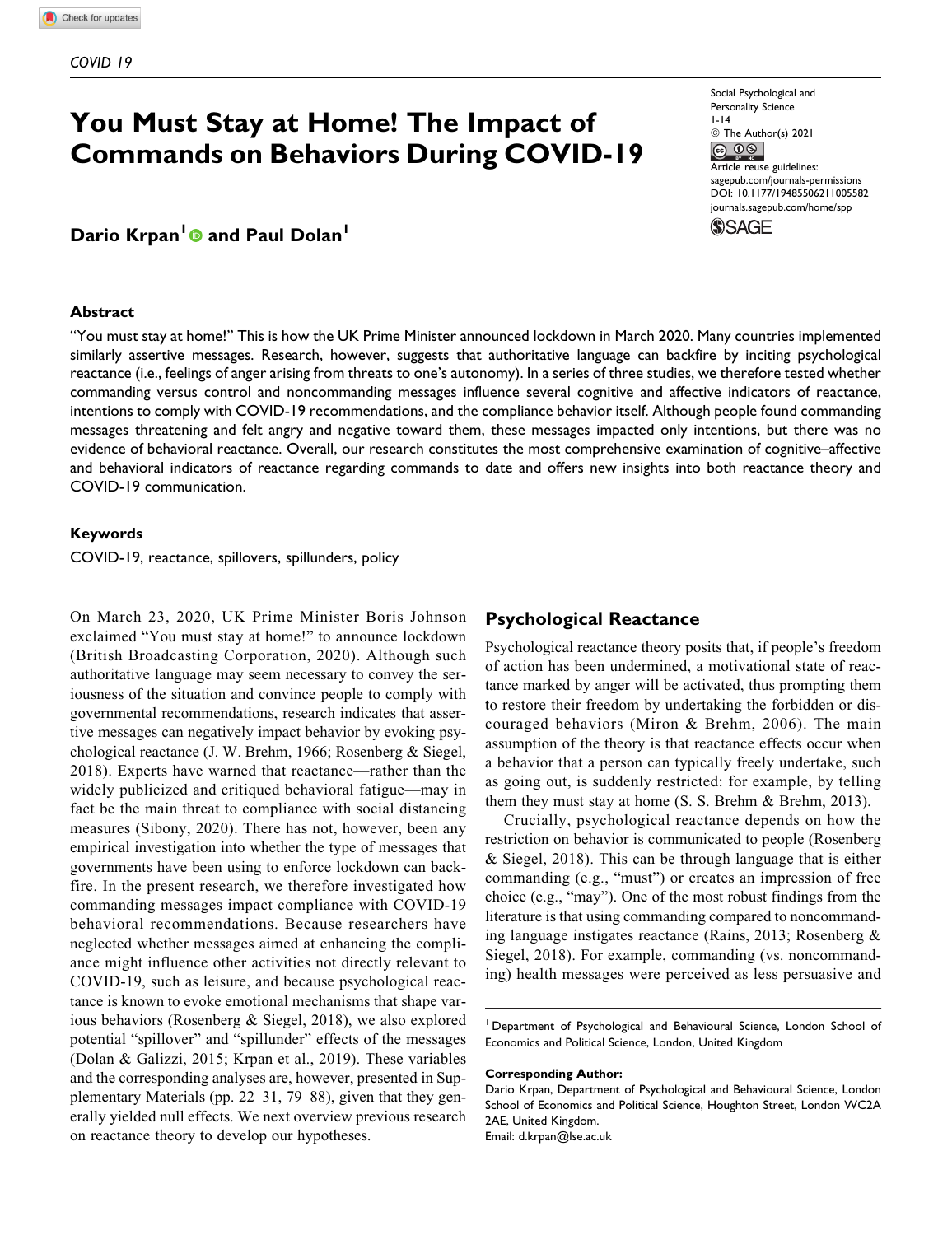decreased people's intention to undertake the targeted health behaviors (Miller et al., 2007; Quick & Considine, 2008). Based on the previous findings regarding the consequences of message language, we therefore predict the following:

Hypothesis 1: A commanding message will reduce compliance with COVID-19 behavioral recommendations compared to either a control or a noncommanding message.

It is also important to address the mechanisms behind the hypothesized effects of commands on COVID-19 compliance. In a meta-analysis involving 20 studies and 4,942 participants, Rains (2013) found that reactance is typically experienced as anger, and this emotional state contributes to its undesirable behavioral effects. We therefore predict the following:

Hypothesis 2: People receiving a commanding message (vs. a control or a noncommanding message) will be less compliant with COVID-19 behavioral recommendations due to experiencing more anger.

## **Overview of the Present Research**

The first study we conducted to test the hypotheses generally yielded null effects. Study 1 is therefore relegated to SM (pp. 5–88), whereas the main measures assessed in that study are outlined in Table 1 for informative purposes. The table also overviews measures from the main Studies 2 and 3 that are presented in the article. These studies drew on the insights from Study 1 to gain a more nuanced understanding of when reactance to commanding (vs. control and noncommanding) messages might occur. We considered two main possibilities behind the failure to detect reactance in Study 1. One is that our measures were not sufficiently sensitive. For example, in previous relevant research, reactance was captured via intentions (Rosenberg & Siegel, 2018), whereas our study focused on actual behaviors. A second possibility is that reactance does not occur regarding COVID-19 messages, in which case it would be important to understand why, given that message-related reactance has been documented in other health domains (Miller et al., 2007).

To address the first possibility, across Studies 2–3, we measured all important indicators of reactance (Table 1) we could identify in the literature (Rosenberg & Siegel, 2018). Next to assessing the main dependent variables that tap into behavior (actual compliance and intentions to comply, Table 1), we measured several cognitive or affective indicators of reactance. These included *general anger* as in Study 1, but also *anger* specifically directed toward messages, negative thoughts experienced upon reading the messages, and autonomy threat (Dillard & Shen, 2005; Rosenberg & Siegel, 2018). Moreover, we assessed *hostility toward the present study* (Table 1), given that reactance can also manifest itself as hostility toward the source of threat (Nezlek & Brehm, 1975; Rains, 2013)—in this case the study in which participants took part.

To address the second possibility behind the failure to initially detect reactance, we measured all relevant variables that should, according to reactance theory, determine the likelihood of reactance (S. S. Brehm & Brehm, 2013; Rains & Turner, 2007; Rosenberg & Siegel, 2018) and may therefore moderate the impact of commanding (vs. control or noncommanding) language on variables indicative of this phenomenon. Reactance should occur if acting freely is important to people (Variable 17, Table 1), if they are averse to someone attempting to restrict their freedom (Variables 12 and 18, Table 1), if they feel that their freedom is being threatened or eliminated (Variables 16 and 21, Table 1), if the behaviors in question are too demanding (Variable 19, Table 1) or do not have serious (e.g., life-threatening) consequences (Variables 11, 13, and 20, Table 1), and if people feel they have control over their actions (Variable 14, Table 1) or are not uncertain regarding the situation (Variable 10, Table 1). We also measured whether people were desensitized to COVID-19 (Variable 15, Table 1), given that we considered they may fail to experience reactance toward commanding language because they are generally exposed to too much COVID-related information in the media. Finally, in Study 2, we manipulated commanding versus control messages regarding general health as one of the domains where reactance has been frequently documented (Rosenberg & Siegel, 2018) to understand whether the effects would differ compared to COVID-19-related messages.

Overall, the general approach in Studies 2–3 was to first test whether the commanding (vs. control or noncommanding) condition would impact any of the behavioral or cognitive– affective indicators of reactance tested. In Study 2, we also probed whether the effects of COVID-19-related messages on these variables were different than the effects of messages regarding general health. For any of the significant effects of the commanding (vs. control or noncommanding) COVID-19 messages on intentions or behavior, we then aimed to further test the mediating role of the cognitive–affective variables. We next probed the potential moderators of the impact of commanding (vs. control or noncommanding) COVID-19 conditions on reactance variables. Finally, we meta-analyzed any main effects of message language on dependent variables that were probed in more than one study.

## **Method**

## *Participants*

In Study 2, which had only one part, of 1,763 UK participants recruited, 1,719 passed the inclusion criteria and were included in analyses (male = 622; female = 1,091; other = 6;  $M_{\text{age}}$  = 41.127;  $SD_{\text{age}} = 13.105$ ). There were therefore 427, 433, 433, and 426 participants in the health control, COVID-19 control, health commanding, and COVID-19 commanding conditions (Table 1), respectively. In Study 3, which had two parts, of 2,112 UK participants recruited for Part 1, 1,969 were included in analyses because they completed both parts and passed the inclusion criteria (male =  $632$ ; female = 1,331;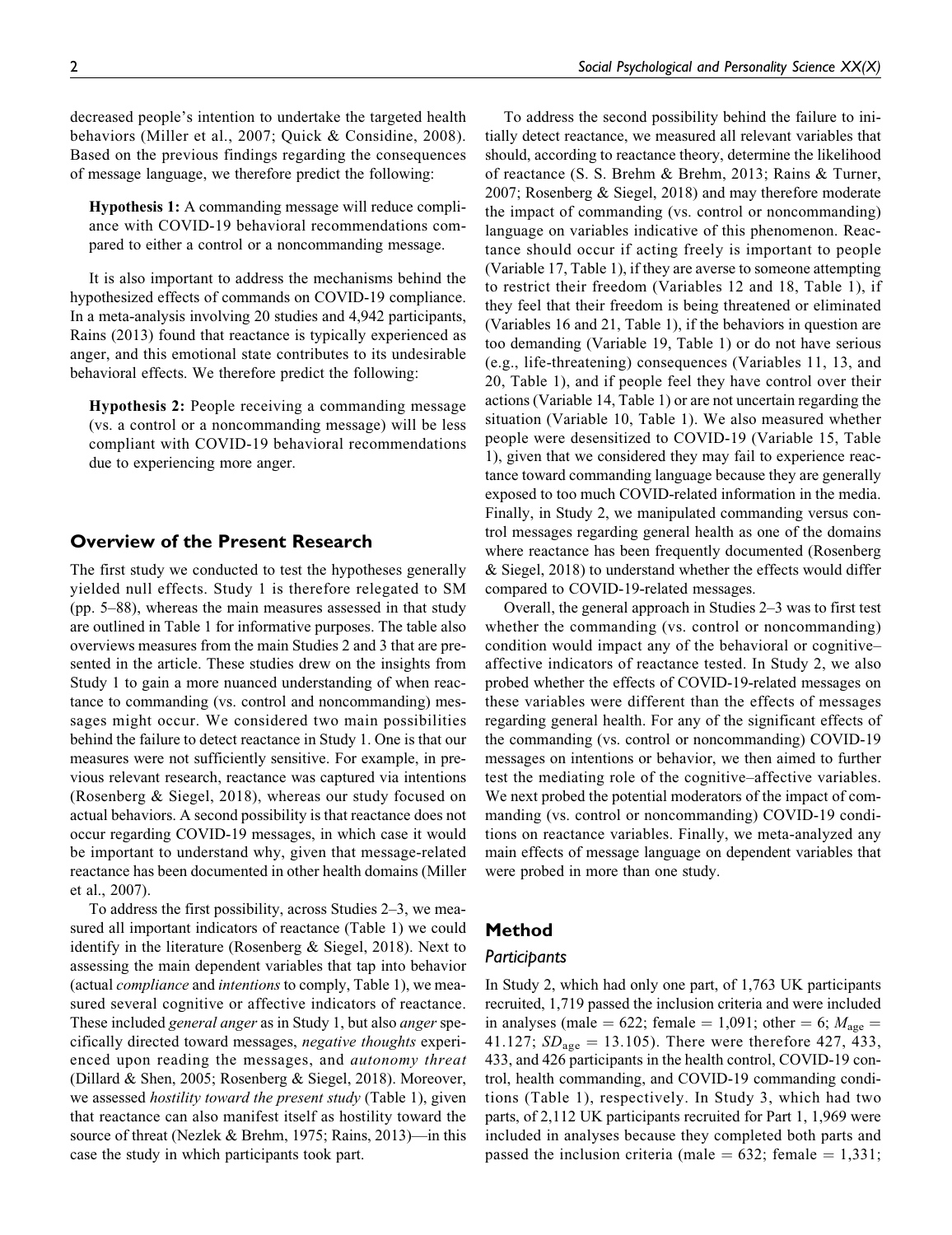| Table 1. Conditions and Key Variables From the Present Research. |  |
|------------------------------------------------------------------|--|
|------------------------------------------------------------------|--|

| Variable/Condition                                                                                                                  |                     | Study Description                                                                                                                                                                                                                                                                                                                                                                                                                                                                                                                                                                                                                                                                                                                                                                                                                                                     |
|-------------------------------------------------------------------------------------------------------------------------------------|---------------------|-----------------------------------------------------------------------------------------------------------------------------------------------------------------------------------------------------------------------------------------------------------------------------------------------------------------------------------------------------------------------------------------------------------------------------------------------------------------------------------------------------------------------------------------------------------------------------------------------------------------------------------------------------------------------------------------------------------------------------------------------------------------------------------------------------------------------------------------------------------------------|
| Conditions                                                                                                                          |                     |                                                                                                                                                                                                                                                                                                                                                                                                                                                                                                                                                                                                                                                                                                                                                                                                                                                                       |
| a. Control COVID-19                                                                                                                 |                     | 1, 2, 3 Participants were given a list of six recommendations concerning COVID-19: staying at<br>home unless undertaking essential activities, washing hands often, avoiding meeting<br>friends/family members from other households, avoiding the hoarding of groceries and/<br>or household goods, keeping 2 m or more apart from others when outside, and<br>disinfecting goods/packages brought into the household. All people were asked to select<br>one recommendation regarding which they thought they could further improve.                                                                                                                                                                                                                                                                                                                                |
| b. Noncommanding COVID-19                                                                                                           | 1, 3                | Same as in the control condition. In addition, participants received a message prompting<br>them to comply with the recommendation they selected. In this and other conditions, the<br>messages targeted the self-selected recommendation because previous research showed<br>that many people tend to comply with COVID-19 recommendations (Barari et al., 2020;<br>Fetzer et al., 2020) and by focusing on the "weak" behavior we aimed to avoid potential<br>ceiling effects. The message specifically stated we would like to know whether<br>participants would be willing to do their best and try to practice the selected<br>recommendation as much as possible. We told them that they are not obliged to do so<br>and then asked them to indicate whether they are intending to practice the<br>recommendation on that day and over the next 2 days or not. |
| c. Commanding COVID-19                                                                                                              |                     | 1, 2, 3 Same as in the control condition. In addition, participants received a message prompting<br>them to comply with the recommendation they selected. They were told that, on that<br>day and over the next 2 days, they absolutely must practice the selected recommendation<br>as much as they can and comply with it under every circumstance. Then, they were<br>prompted to confirm that they read and understood the text.                                                                                                                                                                                                                                                                                                                                                                                                                                  |
| d. Noncommanding plus benefit to others<br>COVID-19                                                                                 |                     | Same as in the noncommanding condition. In addition, the following text was added: "Your<br>actions will help the NHS and ensure that the vulnerable people stay safe and have access<br>to resources they need." We based this text on similar appeals used in the media (e.g.,<br>British Broadcasting Corporation, 2020).                                                                                                                                                                                                                                                                                                                                                                                                                                                                                                                                          |
| e. Commanding plus benefit to others<br>COVID-19                                                                                    |                     | Same as in the commanding condition plus the text regarding the NHS described in the<br>condition above.                                                                                                                                                                                                                                                                                                                                                                                                                                                                                                                                                                                                                                                                                                                                                              |
| f. Control general health<br>g. Commanding general health                                                                           | 2<br>2              | Same as in the control for COVID-19, with the only difference being that the following six<br>behavioral recommendations were used: engaging in regular physical activity, eating a<br>variety of vegetables and fruits, eating low-calorie foods, sleeping no less than 7-8 hr per<br>night, avoiding alcoholic drinks (i.e., drinking no more than two units of alcohol per day),<br>and quitting smoking.<br>Same as the control for general health plus the message described in the commanding                                                                                                                                                                                                                                                                                                                                                                   |
|                                                                                                                                     |                     | COVID condition.                                                                                                                                                                                                                                                                                                                                                                                                                                                                                                                                                                                                                                                                                                                                                                                                                                                      |
| Main dependent variables: Intentions and behavior                                                                                   |                     |                                                                                                                                                                                                                                                                                                                                                                                                                                                                                                                                                                                                                                                                                                                                                                                                                                                                       |
| I. Compliance with self-selected<br>recommended behavior                                                                            | 1, 3                | How often participants engaged in the behavior described under the recommendation they<br>selected.                                                                                                                                                                                                                                                                                                                                                                                                                                                                                                                                                                                                                                                                                                                                                                   |
| 2. Compliance with other recommended 1, 3<br>behaviors                                                                              |                     | How often participants engaged in the behaviors from the recommendations they did not<br>select.                                                                                                                                                                                                                                                                                                                                                                                                                                                                                                                                                                                                                                                                                                                                                                      |
| 3. Intentions to comply with self-selected 2, 3<br>recommended behavior                                                             |                     | Participants' intentions to comply (today and over the next 2 days) with the behavioral<br>recommendation they selected.                                                                                                                                                                                                                                                                                                                                                                                                                                                                                                                                                                                                                                                                                                                                              |
| 4. Intentions to comply with other<br>recommended behaviors                                                                         | 3                   | Participants' intention to comply (today and over the next 2 days) with the remaining<br>behavioral recommendations they did not select.                                                                                                                                                                                                                                                                                                                                                                                                                                                                                                                                                                                                                                                                                                                              |
| Cognitive or affective indicators of reactance                                                                                      |                     |                                                                                                                                                                                                                                                                                                                                                                                                                                                                                                                                                                                                                                                                                                                                                                                                                                                                       |
| 5. General anger<br>6. Message anger<br>7. Autonomy threat<br>8. Message negative thoughts<br>9. Hostility toward the present study | 3<br>2, 3<br>3<br>3 | 1, 2, 3 How generally angry participants currently felt.<br>How angry toward the messages participants currently felt.<br>To what extent the messages threatened participants' autonomy.<br>To what extent the messages evoked negative thoughts.<br>To what extent participants felt hostile toward the study (i.e., they felt the study was                                                                                                                                                                                                                                                                                                                                                                                                                                                                                                                         |
|                                                                                                                                     |                     | useless).                                                                                                                                                                                                                                                                                                                                                                                                                                                                                                                                                                                                                                                                                                                                                                                                                                                             |
| Moderators                                                                                                                          |                     |                                                                                                                                                                                                                                                                                                                                                                                                                                                                                                                                                                                                                                                                                                                                                                                                                                                                       |
| 10. Uncertainty toward COVID-19                                                                                                     | 2, 3                | To what extent participants generally experienced uncertainty regarding the COVID-19<br>situation.                                                                                                                                                                                                                                                                                                                                                                                                                                                                                                                                                                                                                                                                                                                                                                    |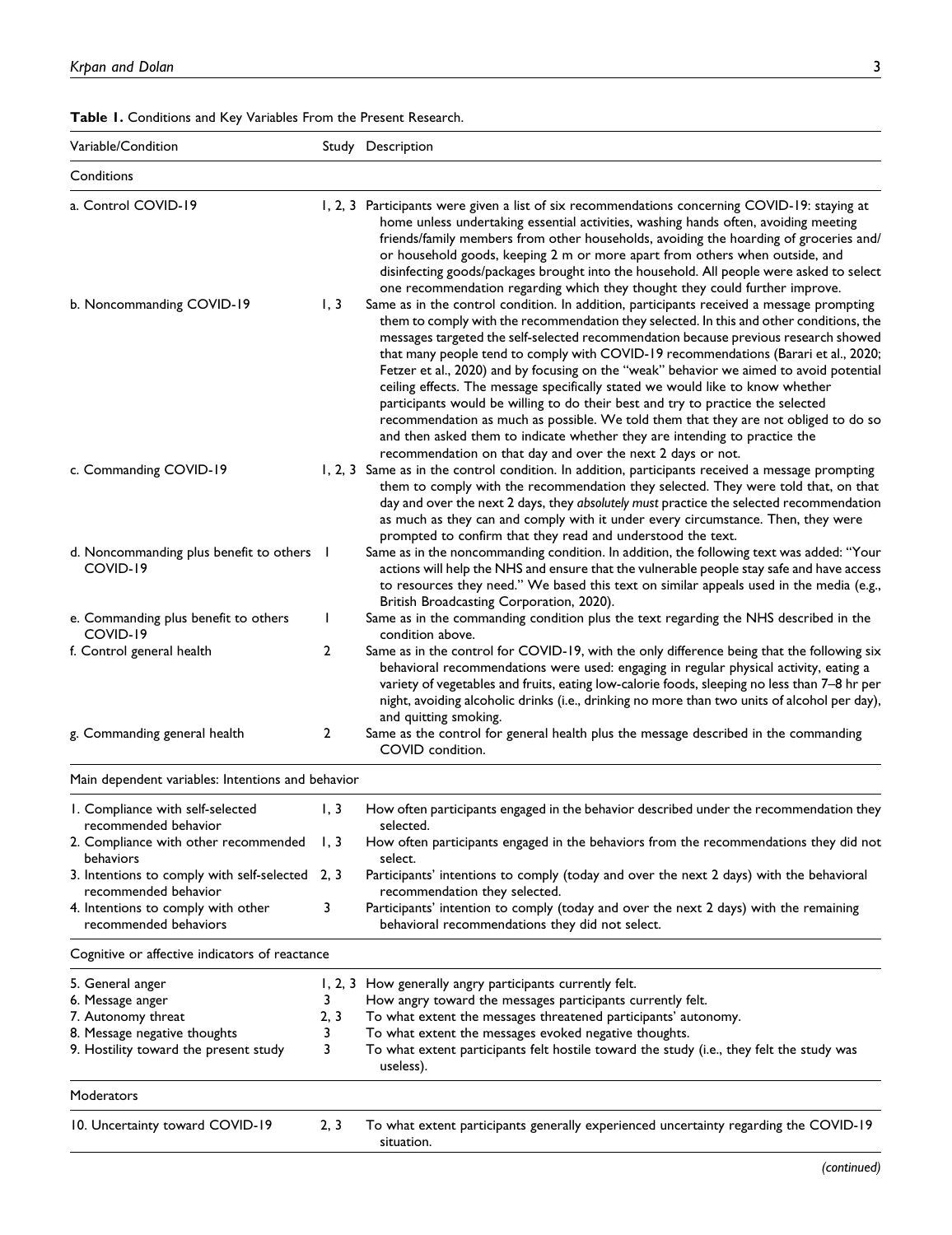**Table 1.** (continued)

| Variable/Condition                   |      | Study Description                                                                                            |
|--------------------------------------|------|--------------------------------------------------------------------------------------------------------------|
| 11. Societal consequences            | 2, 3 | Whether participants felt their choices regarding COVID-19 recommendations could<br>impact society.          |
| 12. Right to restrict freedom        | 2, 3 | To what extent people thought the government/policy makers had the right to restrict their<br>freedom.       |
| 13. Impact on health                 | 3.   | To what extent people thought COVID-19 could impact health more seriously than other<br>illnesses.           |
| 14. Lacking control                  | 3    | To what extent participants felt they lacked the sense of control regarding the COVID-19<br>situation.       |
| 15. Desensitized toward COVID-19     | 3    | Whether people were indifferent to COVID-19 due to being exposed to too much<br>information about it.        |
| 16. Perception of free choice        | 3    | Whether they felt they were given enough free choice regarding their behaviors during the<br>pandemic.       |
| 17. Importance of free choice        | 3    | Whether participants thought they should be allowed to freely choose their actions during<br>the pandemic.   |
| 18. Aversion to freedom restrictions | 3.   | To what extent participants felt bothered by their freedom being restricted during the<br>COVID-19 pandemic. |
| 19. Compliance demandingness         | 3.   | Whether they thought that complying with the COVID-19 recommendations was too<br>demanding.                  |
| 20. Government seriousness           | 3    | Whether participants thought the government was taking COVID-19 seriously enough.                            |
| 21. Freedom threat                   | 3    | Whether participants felt that COVID-19 behavioral recommendations threatened their<br>freedom.              |

*Note.* Variables 1 and 2 were scored on a scale from 0 (*never*) to 4 (*very often*). Variables 3, 4, 5, and 9 were scored on a scale from 0 (*not at all*) to 10 (*completely*). Variables 6–8 were scored on a scale from 1 (*strongly disagree*) to 7 (*strongly agree*). Variables 10–21 were scored on a scale from 0 (*not at all*) to 10 (*to a great degree*). Full description of all conditions and variables is available in Supplementary Materials (pp. 8–48, 89–131).

other = 6;  $M_{\text{age}} = 37.045$ ;  $SD = 12.879$ ). There were therefore 662, 658, and 649 participants in the control, commanding, and noncommanding conditions (Table 1), respectively. In both studies, the inclusion criteria involved passing seriousness checks at the end of the study (Aust et al., 2013), correctly answering instructed response items (Meade & Craig, 2012), and participants allowing us to use their data (SM, pp. 132–135). For both studies, sample size was determined based on meeting a high power (.90) to detect small effects (Cohen's  $f^2 \leq .02$ ; Cohen, 1988). Detailed power analyses are available in SM (pp. 142–146). The data were collected via [Prolific.co](http://Prolific.co) on June 22, 2020 (Study 2), and between September 29 and October 5, 2020 (Study 3).

## *Study Design, Procedure, and Measures*

The study design involved a between-subjects variable (message language) consisting of four conditions in Study 2 and three conditions in Study 3 (Table 1). For Part 1, procedures in both studies were similar. All participants first answered the consent form, after which we measured two covariates—age and gender (male vs. female vs. other)—given their links to compliance with COVID-19 recommendations (Galasso et al., 2020; Levkovich, 2020). Thereafter, participants were randomly allocated to one of the message language conditions and read the corresponding messages (see Table 1 and SM, pp. 89–93, 103–106). Then, they received the questions measuring compliance intentions, cognitive–affective indicators of reactance, and the moderator variables (Table

1). Finally, at the end of Part 1, participants answered the seriousness check and whether they allowed us to use their data.

In Study 3, which also had Part 2, participants were contacted on the 3rd day after completing Part 1. They first received the consent form and then responded to the questions measuring their compliance with behavioral recommendations (Table 1). In the end, they answered the seriousness check and whether they allowed us to use their data. Study materials and all variables are detailed in SM (pp. 89–135) and available via the Open Science Framework (OSF; [https://osf.io/a2jnb/\)](https://osf.io/a2jnb/).

## **Results**

All analyses reported in this section were computed using linear regression models. The data and analysis codes that produced the results can be accessed via OSF (https://osf.io/  $a2$ jnb $\lambda$ ).

## *Influence of Messages on Reactance Variables and Comparison Between COVID-19 and General Health*

Regression models testing the impact of messages on reactance variables in Studies 2 and 3 are presented in Tables 2 and 3, whereas the means and 95% CIs for the variables are reported in Tables 4 and 5. To minimize the chance of Type I error, the effects were deemed significant only if they passed the false discovery rate (FDR; Benjamini & Hochberg, 1995) correction (SM, pp. 142–146). Overall, the analyses showed that, whereas the commanding condition influenced various cognitive–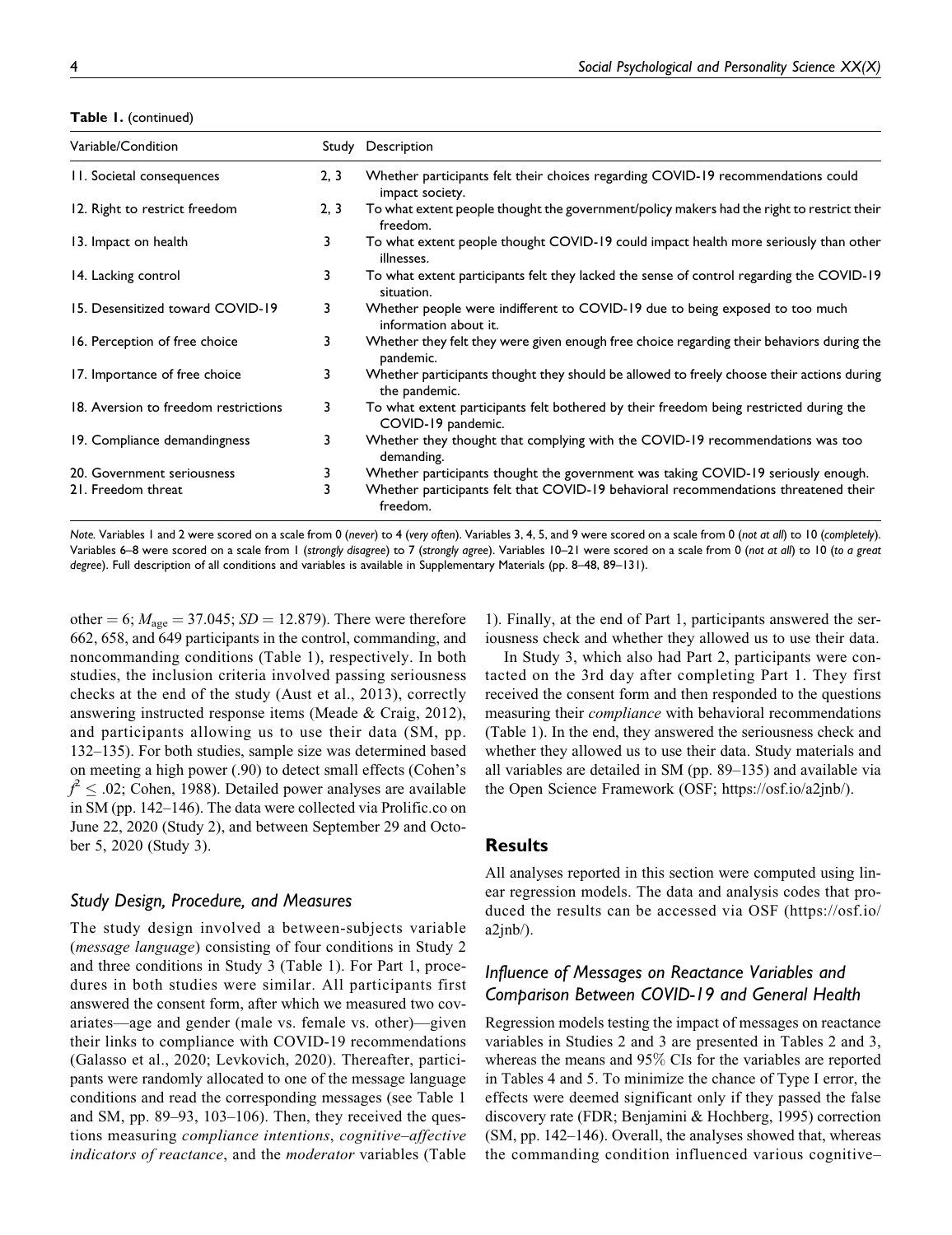**Table 2.** The Effects of Commanding (vs. Control) COVID-19 Messages and Commanding (vs. Control) General Health Messages on Reactance Variables in Study 2.

| Variable            | b        | SE b | 95% CI                                                              | T         | Þ       | $f^2$   |
|---------------------|----------|------|---------------------------------------------------------------------|-----------|---------|---------|
|                     |          |      | $DV =$ Intentions to comply with self-selected recommended behavior |           |         |         |
|                     |          |      | Model 1: COVID-19 messages-commanding (baseline) vs. control        |           |         |         |
| Constant            | 6.134    | 144. | [5.851, 6.416]                                                      | 42.607    | 5.001   | 1.059   |
| Control COVID-19    | $-0.861$ | .203 | $[-1.259, -0.463]$                                                  | $-4.242$  | $500 -$ | 0.010   |
| Control health      | $-1.258$ | .203 | $[-1.657, -0.859]$                                                  | $-6.182$  | $500 -$ | 0.022   |
| Commanding health   | $-0.744$ | .203 | $[-1.141, -0.346]$                                                  | $-3.667$  | $500 -$ | 0.008   |
|                     |          |      | Model 2: General health messages-commanding (baseline) vs. control  |           |         |         |
| Constant            | 5.390    | .143 | [5.110, 5.670]                                                      | 37.749    | 5001    | 0.831   |
| Control health      | $-0.514$ | .203 | $[-0.912, -0.117]$                                                  | $-2.538$  | .011    | 0.004   |
| Control COVID-19    | $-0.117$ | .202 | $[-0.513, 0.279]$                                                   | $-0.580$  | .562    | < 0.001 |
| Commanding COVID-19 | 0.744    | .203 | [0.346, 1.141]                                                      | 3.667     | 5001    | 0.008   |
|                     |          |      | $DV =$ Autonomy threat                                              |           |         |         |
|                     |          |      | Model 3: COVID-19 messages-commanding (baseline) vs. control        |           |         |         |
| Constant            | 4.710    | .068 | [4.576, 4.844]                                                      | 69.144    | $500 -$ | 2.788   |
| Control COVID-19    | $-2.146$ | .096 | $[-2.334, -1.958]$                                                  | $-22.367$ | $500 -$ | 0.292   |
| Control health      | $-2.512$ | .096 | $[-2.700, -2.323]$                                                  | $-26.087$ | $500 -$ | 0.397   |
| Commanding health   | 0.209    | .096 | [0.021, 0.397]                                                      | 2.179     | .029    | 0.003   |
|                     |          |      | Model 4: General health messages-commanding (baseline) vs. control  |           |         |         |
| Constant            | 4.919    | .068 | [4.787, 5.052]                                                      | 72.805    | $500 -$ | 3.091   |
| Control health      | $-2.721$ | .096 | $[-2.909, -2.533]$                                                  | $-28.373$ | $500 -$ | 0.469   |
| Control COVID-19    | $-2.355$ | .096 | $[-2.542, -2.168]$                                                  | $-24.647$ | 5.001   | 0.354   |
| Commanding COVID-19 | $-0.209$ | .096 | $[-0.397, -0.021]$                                                  | $-2.179$  | .029    | 0.003   |
|                     |          |      | $DV =$ General anger                                                |           |         |         |
|                     |          |      | Model 5: COVID-19 messages-commanding (baseline) vs. control        |           |         |         |
| Constant            | 2.272    | .117 | [2.043, 2.501]                                                      | 19.467    | 5.001   | 0.221   |
| Control COVID-19    | $-0.298$ | .164 | $[-0.620, 0.025]$                                                   | $-1.811$  | .070    | 0.002   |
| Control health      | $-0.492$ | 165. | $[-0.816, -0.169]$                                                  | $-2.985$  | .003    | 0.005   |
| Commanding health   | $-0.048$ | .164 | $[-0.371, 0.274]$                                                   | $-0.294$  | .769    | < 0.001 |
|                     |          |      | Model 6: General health messages-commanding (baseline) vs. control  |           |         |         |
| Constant            | 2.224    | .116 | [1.997, 2.451]                                                      | 19.210    | 5001    | 0.215   |
| Control health      | $-0.444$ | .164 | $[-0.766, -0.122]$                                                  | $-2.703$  | .007    | 0.004   |
| Control COVID-19    | $-0.249$ | .164 | $[-0.571, 0.072]$                                                   | $-1.523$  | .128    | 0.001   |
| Commanding COVID-19 | 0.048    | .164 | $[-0.274, 0.371]$                                                   | 0.294     | .769    | < 0.001 |
|                     |          |      |                                                                     |           |         |         |

*Note*. For Models 1 and 2,  $R^2 = .023$ ; for Models 3 and 4,  $R^2 = .432$ ; for Models 5 and 6,  $R^2 = .007$ . In Models 3–6, all 1,719 participants were used in statistical analyses, and in Models 1 and 2, 1,718 participants were used because one participant did not select a behavior on which they wanted to focus regarding compliance. In Models 1, 3, and 5, the commanding COVID-19 language condition is the reference category, and in Models 2, 4, and 6, the commanding general health condition is the reference. Given that the study had four conditions, each regression model contains three dummy variables. However, key analyses testing the effects of commanding (vs. control) COVID-19 messages and commanding (vs. control) general health messages on the reactance variables are highlighted in gray.  $f^2$  refers to Cohen's  $\vec{f}^2$  effect size (Cohen, 1988): effects  $\leq .02$  are considered small. DV  $=$  dependent variable.

affective indicators of reactance compared to the other conditions, it impacted intentions in line with reactance theory only relative to the noncommanding condition but failed to change behavior, which is inconsistent with Hypothesis 1.

More specifically, concerning the cognitive–affective indicators of reactance regarding COVID-19, in both Studies 2 (Table 2: Model 3) and 3 (Table 3: Model 5), participants experienced higher autonomy threat in the commanding (vs. control) COVID-19 condition. Moreover, in Study 3 (Table 3: Model 5), the commanding (vs. noncommanding) condition also increased this variable. Interestingly, in either of the studies, the commanding (vs. control) condition did not influence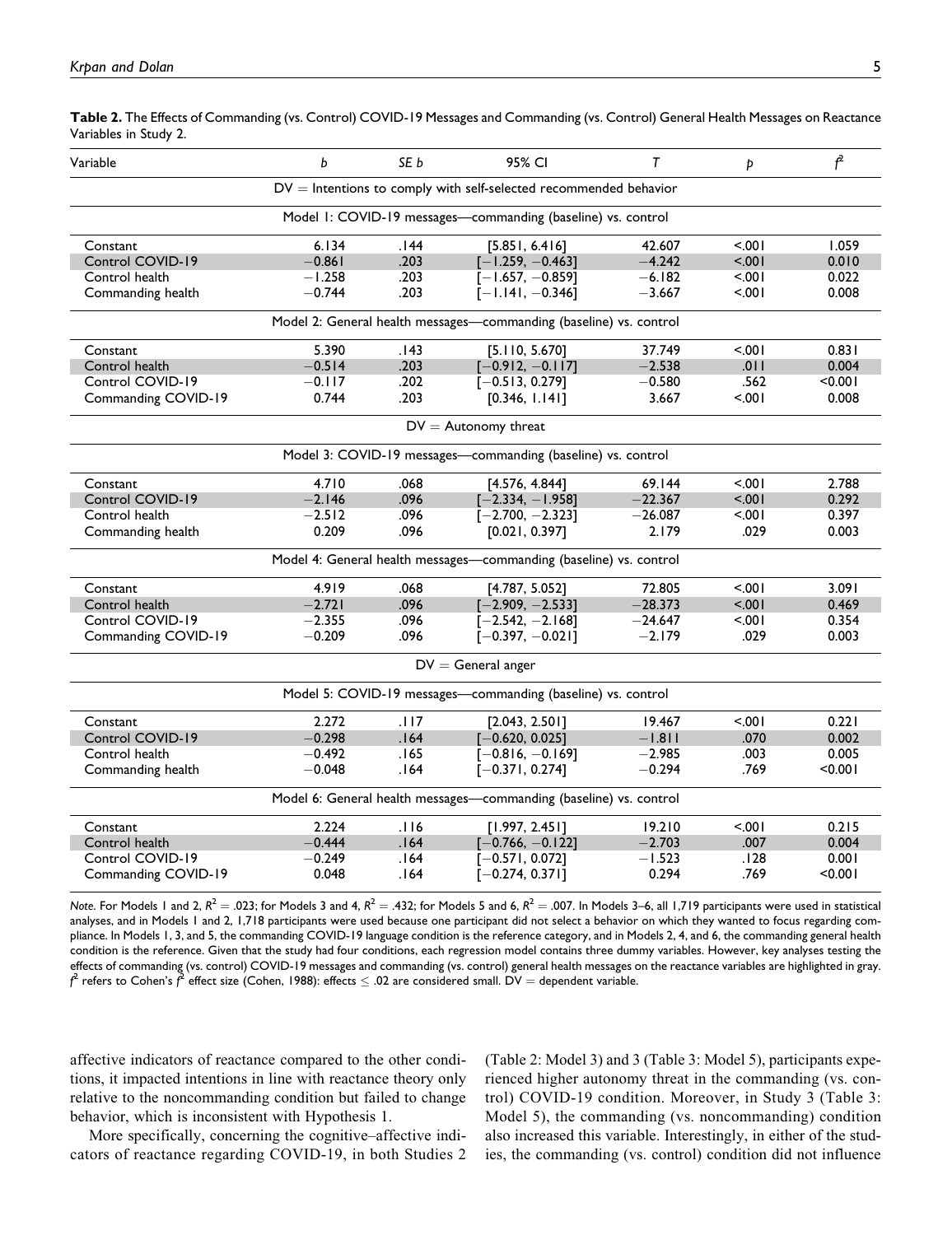| Model 1: $DV =$ Compliance with self-selected recommended behavior<br>Constant<br>1.830<br>.057<br>[1.718, 1.942]<br>$500 -$<br>0.580<br>32.091<br>0.036<br>.080<br>.650<br>< 0.001<br>Control<br>$[-0.121, 0.194]$<br>0.454<br>.011 <sup>a</sup><br>0.205<br>.081<br>[0.047, 0.363]<br>2.547<br>0.004<br>Noncommanding<br>Model 2: $DV =$ Compliance with other recommended behaviors<br>3.017<br>.024<br>[2.970, 3.064]<br>$500 -$<br>8.130<br>Constant<br>126.233<br>< 0.001<br>Control<br>$-0.004$<br>.034<br>$[-0.070, 0.062]$<br>$-0.126$<br>.899<br>0.008<br>.034<br>$[-0.059, 0.074]$<br>0.226<br>.821<br>< 0.001<br>Noncommanding<br>Model 3: $DV =$ Intentions to comply with self-selected recommended behavior<br>5.737<br>.117<br>49.006<br>$500 -$<br>1.225<br>Constant<br>[5.508, 5.967]<br>Control<br>$-0.576$<br>.165<br>.001<br>0.006<br>$[-0.900, -0.252]$<br>$-3.484$<br>0.640<br>166.<br>[0.314, 0.965]<br>3.852<br>5.001<br>0.008<br>Noncommanding<br>Model 4: $DV =$ Intentions to comply with other recommended behaviors<br>7.768<br>4.707<br>.081<br>96.052<br>$500 -$<br>Constant<br>[7.609, 7.927]<br>.114<br>Control<br>$-0.089$<br>$[-0.312, 0.135]$<br>$-0.777$<br>.437<br>< 0.001<br>0.133<br>.115<br>1.161<br>.246<br>0.001<br>Noncommanding<br>$[-0.092, 0.358]$<br>Model 5: $DV =$ Autonomy threat<br>4.506<br>.059<br>75.852<br>$500 -$<br>2.926<br>Constant<br>[4.389, 4.622]<br>$-1.653$<br>$-19.711$<br>Control<br>.084<br>$[-1.818, -1.489]$<br>$500 -$<br>0.198<br>$-1.592$<br>.084<br>$[-1.758, -1.427]$<br>$-18.890$<br>5.001<br>0.182<br>Noncommanding<br>Model 6: $DV =$ General anger<br>2.742<br>.103<br>[2.540, 2.943]<br>26.717<br>$500 -$<br>0.363<br>Constant<br>Control<br>$-0.008$<br>$-0.052$<br>.959<br>< 0.001<br>145.<br>$[-0.292, 0.277]$<br>$-0.504$<br>146.<br>$[-0.790, -0.219]$<br>.001<br>0.006<br>Noncommanding<br>$-3.463$<br>Model 7: $DV =$ Message anger<br>3.514<br>.062<br>$500 -$<br>1.644<br>Constant<br>[3.393, 3.635]<br>56.851<br>$-1.070$<br>Control<br>.087<br>$[-1.241, -0.898]$<br>$-12.254$<br>< 0.01<br>0.076<br>.088<br>$-1.175$<br>$[-1.347, -1.003]$<br>$-13.391$<br>< 0.01<br>0.091<br>Noncommanding<br>Model 8: $DV =$ Message negative thoughts<br>3.488<br>5.001<br>.065<br>[3.360, 3.616]<br>53.373<br>1.449<br>Constant<br>$-0.607$<br>.092<br>$-6.580$<br>< 0.01<br>0.022<br>Control<br>$[-0.788, -0.426]$<br>$-0.853$<br>.093<br>< .001<br>0.043<br>Noncommanding<br>$[-1.035, -0.671]$<br>$-9.198$<br>Model 9: $DV =$ Hostility toward the present study<br>.099<br>5.001<br>0.321<br>Constant<br>2.498<br>[2.303, 2.694]<br>25.119<br>.205<br>0.001<br>Control<br>$-0.178$<br>.140<br>$[-0.454, 0.097]$<br>$-1.269$<br>$-0.079$<br>Noncommanding<br>.141<br>$[-0.356, 0.197]$<br>$-0.562$<br>.574<br>< 0.001 | Variable | b | SE b | 95% CI | t | Þ | $f^2$ |  |  |  |  |  |
|------------------------------------------------------------------------------------------------------------------------------------------------------------------------------------------------------------------------------------------------------------------------------------------------------------------------------------------------------------------------------------------------------------------------------------------------------------------------------------------------------------------------------------------------------------------------------------------------------------------------------------------------------------------------------------------------------------------------------------------------------------------------------------------------------------------------------------------------------------------------------------------------------------------------------------------------------------------------------------------------------------------------------------------------------------------------------------------------------------------------------------------------------------------------------------------------------------------------------------------------------------------------------------------------------------------------------------------------------------------------------------------------------------------------------------------------------------------------------------------------------------------------------------------------------------------------------------------------------------------------------------------------------------------------------------------------------------------------------------------------------------------------------------------------------------------------------------------------------------------------------------------------------------------------------------------------------------------------------------------------------------------------------------------------------------------------------------------------------------------------------------------------------------------------------------------------------------------------------------------------------------------------------------------------------------------------------------------------------------------------------------------------------------------------------------------------------------------------------------------------------------------------------------------------------------------------------------------------------------------------------------------------------------------------------------------------------------------------------------------------------------------------------------------------------------|----------|---|------|--------|---|---|-------|--|--|--|--|--|
|                                                                                                                                                                                                                                                                                                                                                                                                                                                                                                                                                                                                                                                                                                                                                                                                                                                                                                                                                                                                                                                                                                                                                                                                                                                                                                                                                                                                                                                                                                                                                                                                                                                                                                                                                                                                                                                                                                                                                                                                                                                                                                                                                                                                                                                                                                                                                                                                                                                                                                                                                                                                                                                                                                                                                                                                            |          |   |      |        |   |   |       |  |  |  |  |  |
|                                                                                                                                                                                                                                                                                                                                                                                                                                                                                                                                                                                                                                                                                                                                                                                                                                                                                                                                                                                                                                                                                                                                                                                                                                                                                                                                                                                                                                                                                                                                                                                                                                                                                                                                                                                                                                                                                                                                                                                                                                                                                                                                                                                                                                                                                                                                                                                                                                                                                                                                                                                                                                                                                                                                                                                                            |          |   |      |        |   |   |       |  |  |  |  |  |
|                                                                                                                                                                                                                                                                                                                                                                                                                                                                                                                                                                                                                                                                                                                                                                                                                                                                                                                                                                                                                                                                                                                                                                                                                                                                                                                                                                                                                                                                                                                                                                                                                                                                                                                                                                                                                                                                                                                                                                                                                                                                                                                                                                                                                                                                                                                                                                                                                                                                                                                                                                                                                                                                                                                                                                                                            |          |   |      |        |   |   |       |  |  |  |  |  |
|                                                                                                                                                                                                                                                                                                                                                                                                                                                                                                                                                                                                                                                                                                                                                                                                                                                                                                                                                                                                                                                                                                                                                                                                                                                                                                                                                                                                                                                                                                                                                                                                                                                                                                                                                                                                                                                                                                                                                                                                                                                                                                                                                                                                                                                                                                                                                                                                                                                                                                                                                                                                                                                                                                                                                                                                            |          |   |      |        |   |   |       |  |  |  |  |  |
|                                                                                                                                                                                                                                                                                                                                                                                                                                                                                                                                                                                                                                                                                                                                                                                                                                                                                                                                                                                                                                                                                                                                                                                                                                                                                                                                                                                                                                                                                                                                                                                                                                                                                                                                                                                                                                                                                                                                                                                                                                                                                                                                                                                                                                                                                                                                                                                                                                                                                                                                                                                                                                                                                                                                                                                                            |          |   |      |        |   |   |       |  |  |  |  |  |
|                                                                                                                                                                                                                                                                                                                                                                                                                                                                                                                                                                                                                                                                                                                                                                                                                                                                                                                                                                                                                                                                                                                                                                                                                                                                                                                                                                                                                                                                                                                                                                                                                                                                                                                                                                                                                                                                                                                                                                                                                                                                                                                                                                                                                                                                                                                                                                                                                                                                                                                                                                                                                                                                                                                                                                                                            |          |   |      |        |   |   |       |  |  |  |  |  |
|                                                                                                                                                                                                                                                                                                                                                                                                                                                                                                                                                                                                                                                                                                                                                                                                                                                                                                                                                                                                                                                                                                                                                                                                                                                                                                                                                                                                                                                                                                                                                                                                                                                                                                                                                                                                                                                                                                                                                                                                                                                                                                                                                                                                                                                                                                                                                                                                                                                                                                                                                                                                                                                                                                                                                                                                            |          |   |      |        |   |   |       |  |  |  |  |  |
|                                                                                                                                                                                                                                                                                                                                                                                                                                                                                                                                                                                                                                                                                                                                                                                                                                                                                                                                                                                                                                                                                                                                                                                                                                                                                                                                                                                                                                                                                                                                                                                                                                                                                                                                                                                                                                                                                                                                                                                                                                                                                                                                                                                                                                                                                                                                                                                                                                                                                                                                                                                                                                                                                                                                                                                                            |          |   |      |        |   |   |       |  |  |  |  |  |
|                                                                                                                                                                                                                                                                                                                                                                                                                                                                                                                                                                                                                                                                                                                                                                                                                                                                                                                                                                                                                                                                                                                                                                                                                                                                                                                                                                                                                                                                                                                                                                                                                                                                                                                                                                                                                                                                                                                                                                                                                                                                                                                                                                                                                                                                                                                                                                                                                                                                                                                                                                                                                                                                                                                                                                                                            |          |   |      |        |   |   |       |  |  |  |  |  |
|                                                                                                                                                                                                                                                                                                                                                                                                                                                                                                                                                                                                                                                                                                                                                                                                                                                                                                                                                                                                                                                                                                                                                                                                                                                                                                                                                                                                                                                                                                                                                                                                                                                                                                                                                                                                                                                                                                                                                                                                                                                                                                                                                                                                                                                                                                                                                                                                                                                                                                                                                                                                                                                                                                                                                                                                            |          |   |      |        |   |   |       |  |  |  |  |  |
|                                                                                                                                                                                                                                                                                                                                                                                                                                                                                                                                                                                                                                                                                                                                                                                                                                                                                                                                                                                                                                                                                                                                                                                                                                                                                                                                                                                                                                                                                                                                                                                                                                                                                                                                                                                                                                                                                                                                                                                                                                                                                                                                                                                                                                                                                                                                                                                                                                                                                                                                                                                                                                                                                                                                                                                                            |          |   |      |        |   |   |       |  |  |  |  |  |
|                                                                                                                                                                                                                                                                                                                                                                                                                                                                                                                                                                                                                                                                                                                                                                                                                                                                                                                                                                                                                                                                                                                                                                                                                                                                                                                                                                                                                                                                                                                                                                                                                                                                                                                                                                                                                                                                                                                                                                                                                                                                                                                                                                                                                                                                                                                                                                                                                                                                                                                                                                                                                                                                                                                                                                                                            |          |   |      |        |   |   |       |  |  |  |  |  |
|                                                                                                                                                                                                                                                                                                                                                                                                                                                                                                                                                                                                                                                                                                                                                                                                                                                                                                                                                                                                                                                                                                                                                                                                                                                                                                                                                                                                                                                                                                                                                                                                                                                                                                                                                                                                                                                                                                                                                                                                                                                                                                                                                                                                                                                                                                                                                                                                                                                                                                                                                                                                                                                                                                                                                                                                            |          |   |      |        |   |   |       |  |  |  |  |  |
|                                                                                                                                                                                                                                                                                                                                                                                                                                                                                                                                                                                                                                                                                                                                                                                                                                                                                                                                                                                                                                                                                                                                                                                                                                                                                                                                                                                                                                                                                                                                                                                                                                                                                                                                                                                                                                                                                                                                                                                                                                                                                                                                                                                                                                                                                                                                                                                                                                                                                                                                                                                                                                                                                                                                                                                                            |          |   |      |        |   |   |       |  |  |  |  |  |
|                                                                                                                                                                                                                                                                                                                                                                                                                                                                                                                                                                                                                                                                                                                                                                                                                                                                                                                                                                                                                                                                                                                                                                                                                                                                                                                                                                                                                                                                                                                                                                                                                                                                                                                                                                                                                                                                                                                                                                                                                                                                                                                                                                                                                                                                                                                                                                                                                                                                                                                                                                                                                                                                                                                                                                                                            |          |   |      |        |   |   |       |  |  |  |  |  |
|                                                                                                                                                                                                                                                                                                                                                                                                                                                                                                                                                                                                                                                                                                                                                                                                                                                                                                                                                                                                                                                                                                                                                                                                                                                                                                                                                                                                                                                                                                                                                                                                                                                                                                                                                                                                                                                                                                                                                                                                                                                                                                                                                                                                                                                                                                                                                                                                                                                                                                                                                                                                                                                                                                                                                                                                            |          |   |      |        |   |   |       |  |  |  |  |  |
|                                                                                                                                                                                                                                                                                                                                                                                                                                                                                                                                                                                                                                                                                                                                                                                                                                                                                                                                                                                                                                                                                                                                                                                                                                                                                                                                                                                                                                                                                                                                                                                                                                                                                                                                                                                                                                                                                                                                                                                                                                                                                                                                                                                                                                                                                                                                                                                                                                                                                                                                                                                                                                                                                                                                                                                                            |          |   |      |        |   |   |       |  |  |  |  |  |
|                                                                                                                                                                                                                                                                                                                                                                                                                                                                                                                                                                                                                                                                                                                                                                                                                                                                                                                                                                                                                                                                                                                                                                                                                                                                                                                                                                                                                                                                                                                                                                                                                                                                                                                                                                                                                                                                                                                                                                                                                                                                                                                                                                                                                                                                                                                                                                                                                                                                                                                                                                                                                                                                                                                                                                                                            |          |   |      |        |   |   |       |  |  |  |  |  |
|                                                                                                                                                                                                                                                                                                                                                                                                                                                                                                                                                                                                                                                                                                                                                                                                                                                                                                                                                                                                                                                                                                                                                                                                                                                                                                                                                                                                                                                                                                                                                                                                                                                                                                                                                                                                                                                                                                                                                                                                                                                                                                                                                                                                                                                                                                                                                                                                                                                                                                                                                                                                                                                                                                                                                                                                            |          |   |      |        |   |   |       |  |  |  |  |  |
|                                                                                                                                                                                                                                                                                                                                                                                                                                                                                                                                                                                                                                                                                                                                                                                                                                                                                                                                                                                                                                                                                                                                                                                                                                                                                                                                                                                                                                                                                                                                                                                                                                                                                                                                                                                                                                                                                                                                                                                                                                                                                                                                                                                                                                                                                                                                                                                                                                                                                                                                                                                                                                                                                                                                                                                                            |          |   |      |        |   |   |       |  |  |  |  |  |
|                                                                                                                                                                                                                                                                                                                                                                                                                                                                                                                                                                                                                                                                                                                                                                                                                                                                                                                                                                                                                                                                                                                                                                                                                                                                                                                                                                                                                                                                                                                                                                                                                                                                                                                                                                                                                                                                                                                                                                                                                                                                                                                                                                                                                                                                                                                                                                                                                                                                                                                                                                                                                                                                                                                                                                                                            |          |   |      |        |   |   |       |  |  |  |  |  |
|                                                                                                                                                                                                                                                                                                                                                                                                                                                                                                                                                                                                                                                                                                                                                                                                                                                                                                                                                                                                                                                                                                                                                                                                                                                                                                                                                                                                                                                                                                                                                                                                                                                                                                                                                                                                                                                                                                                                                                                                                                                                                                                                                                                                                                                                                                                                                                                                                                                                                                                                                                                                                                                                                                                                                                                                            |          |   |      |        |   |   |       |  |  |  |  |  |
|                                                                                                                                                                                                                                                                                                                                                                                                                                                                                                                                                                                                                                                                                                                                                                                                                                                                                                                                                                                                                                                                                                                                                                                                                                                                                                                                                                                                                                                                                                                                                                                                                                                                                                                                                                                                                                                                                                                                                                                                                                                                                                                                                                                                                                                                                                                                                                                                                                                                                                                                                                                                                                                                                                                                                                                                            |          |   |      |        |   |   |       |  |  |  |  |  |
|                                                                                                                                                                                                                                                                                                                                                                                                                                                                                                                                                                                                                                                                                                                                                                                                                                                                                                                                                                                                                                                                                                                                                                                                                                                                                                                                                                                                                                                                                                                                                                                                                                                                                                                                                                                                                                                                                                                                                                                                                                                                                                                                                                                                                                                                                                                                                                                                                                                                                                                                                                                                                                                                                                                                                                                                            |          |   |      |        |   |   |       |  |  |  |  |  |
|                                                                                                                                                                                                                                                                                                                                                                                                                                                                                                                                                                                                                                                                                                                                                                                                                                                                                                                                                                                                                                                                                                                                                                                                                                                                                                                                                                                                                                                                                                                                                                                                                                                                                                                                                                                                                                                                                                                                                                                                                                                                                                                                                                                                                                                                                                                                                                                                                                                                                                                                                                                                                                                                                                                                                                                                            |          |   |      |        |   |   |       |  |  |  |  |  |
|                                                                                                                                                                                                                                                                                                                                                                                                                                                                                                                                                                                                                                                                                                                                                                                                                                                                                                                                                                                                                                                                                                                                                                                                                                                                                                                                                                                                                                                                                                                                                                                                                                                                                                                                                                                                                                                                                                                                                                                                                                                                                                                                                                                                                                                                                                                                                                                                                                                                                                                                                                                                                                                                                                                                                                                                            |          |   |      |        |   |   |       |  |  |  |  |  |
|                                                                                                                                                                                                                                                                                                                                                                                                                                                                                                                                                                                                                                                                                                                                                                                                                                                                                                                                                                                                                                                                                                                                                                                                                                                                                                                                                                                                                                                                                                                                                                                                                                                                                                                                                                                                                                                                                                                                                                                                                                                                                                                                                                                                                                                                                                                                                                                                                                                                                                                                                                                                                                                                                                                                                                                                            |          |   |      |        |   |   |       |  |  |  |  |  |
|                                                                                                                                                                                                                                                                                                                                                                                                                                                                                                                                                                                                                                                                                                                                                                                                                                                                                                                                                                                                                                                                                                                                                                                                                                                                                                                                                                                                                                                                                                                                                                                                                                                                                                                                                                                                                                                                                                                                                                                                                                                                                                                                                                                                                                                                                                                                                                                                                                                                                                                                                                                                                                                                                                                                                                                                            |          |   |      |        |   |   |       |  |  |  |  |  |
|                                                                                                                                                                                                                                                                                                                                                                                                                                                                                                                                                                                                                                                                                                                                                                                                                                                                                                                                                                                                                                                                                                                                                                                                                                                                                                                                                                                                                                                                                                                                                                                                                                                                                                                                                                                                                                                                                                                                                                                                                                                                                                                                                                                                                                                                                                                                                                                                                                                                                                                                                                                                                                                                                                                                                                                                            |          |   |      |        |   |   |       |  |  |  |  |  |
|                                                                                                                                                                                                                                                                                                                                                                                                                                                                                                                                                                                                                                                                                                                                                                                                                                                                                                                                                                                                                                                                                                                                                                                                                                                                                                                                                                                                                                                                                                                                                                                                                                                                                                                                                                                                                                                                                                                                                                                                                                                                                                                                                                                                                                                                                                                                                                                                                                                                                                                                                                                                                                                                                                                                                                                                            |          |   |      |        |   |   |       |  |  |  |  |  |
|                                                                                                                                                                                                                                                                                                                                                                                                                                                                                                                                                                                                                                                                                                                                                                                                                                                                                                                                                                                                                                                                                                                                                                                                                                                                                                                                                                                                                                                                                                                                                                                                                                                                                                                                                                                                                                                                                                                                                                                                                                                                                                                                                                                                                                                                                                                                                                                                                                                                                                                                                                                                                                                                                                                                                                                                            |          |   |      |        |   |   |       |  |  |  |  |  |
|                                                                                                                                                                                                                                                                                                                                                                                                                                                                                                                                                                                                                                                                                                                                                                                                                                                                                                                                                                                                                                                                                                                                                                                                                                                                                                                                                                                                                                                                                                                                                                                                                                                                                                                                                                                                                                                                                                                                                                                                                                                                                                                                                                                                                                                                                                                                                                                                                                                                                                                                                                                                                                                                                                                                                                                                            |          |   |      |        |   |   |       |  |  |  |  |  |
|                                                                                                                                                                                                                                                                                                                                                                                                                                                                                                                                                                                                                                                                                                                                                                                                                                                                                                                                                                                                                                                                                                                                                                                                                                                                                                                                                                                                                                                                                                                                                                                                                                                                                                                                                                                                                                                                                                                                                                                                                                                                                                                                                                                                                                                                                                                                                                                                                                                                                                                                                                                                                                                                                                                                                                                                            |          |   |      |        |   |   |       |  |  |  |  |  |
|                                                                                                                                                                                                                                                                                                                                                                                                                                                                                                                                                                                                                                                                                                                                                                                                                                                                                                                                                                                                                                                                                                                                                                                                                                                                                                                                                                                                                                                                                                                                                                                                                                                                                                                                                                                                                                                                                                                                                                                                                                                                                                                                                                                                                                                                                                                                                                                                                                                                                                                                                                                                                                                                                                                                                                                                            |          |   |      |        |   |   |       |  |  |  |  |  |
|                                                                                                                                                                                                                                                                                                                                                                                                                                                                                                                                                                                                                                                                                                                                                                                                                                                                                                                                                                                                                                                                                                                                                                                                                                                                                                                                                                                                                                                                                                                                                                                                                                                                                                                                                                                                                                                                                                                                                                                                                                                                                                                                                                                                                                                                                                                                                                                                                                                                                                                                                                                                                                                                                                                                                                                                            |          |   |      |        |   |   |       |  |  |  |  |  |
|                                                                                                                                                                                                                                                                                                                                                                                                                                                                                                                                                                                                                                                                                                                                                                                                                                                                                                                                                                                                                                                                                                                                                                                                                                                                                                                                                                                                                                                                                                                                                                                                                                                                                                                                                                                                                                                                                                                                                                                                                                                                                                                                                                                                                                                                                                                                                                                                                                                                                                                                                                                                                                                                                                                                                                                                            |          |   |      |        |   |   |       |  |  |  |  |  |

**Table 3.** The Effects of Commanding (vs. Control and Noncommanding) COVID-19 Messages on Reactance Variables in Study 3.

*Note*. For Model 1,  $R^2 = .004$ ; for Model 2,  $R^2 = .001$ ; for Model 3,  $R^2 = .027$ ; for Model 4,  $R^2 = .002$ ; for Model 5,  $R^2 = .202$ ; for Model 6,  $R^2 = .008$ ; for Model 7,  $R^2 = .101$ ; for Model 8,  $R^2 = .044$ ; for Model 9,  $R^2 = .001$ . In Models 2, 3, and 4, 1,963 participants were used in statistical analyses because six participants did not select a behavior on which they wanted to focus regarding compliance. In Model 1, 1,779 participants were used because six participants did not select a focus behavior, and the remaining 184 participants selected the option "Does not apply to me" in relation to the DV. In all other models, all 1,969 participants were used. In all models, the commanding condition is the reference category.  $f^2$  refers to Cohen's  $f^2$  effect size (Cohen, 1988): effects  $\leq .02$  are considered small.  $DV =$  dependent variable.

<sup>a</sup> Indicates results that stopped being significant after the false discovery rate correction was applied.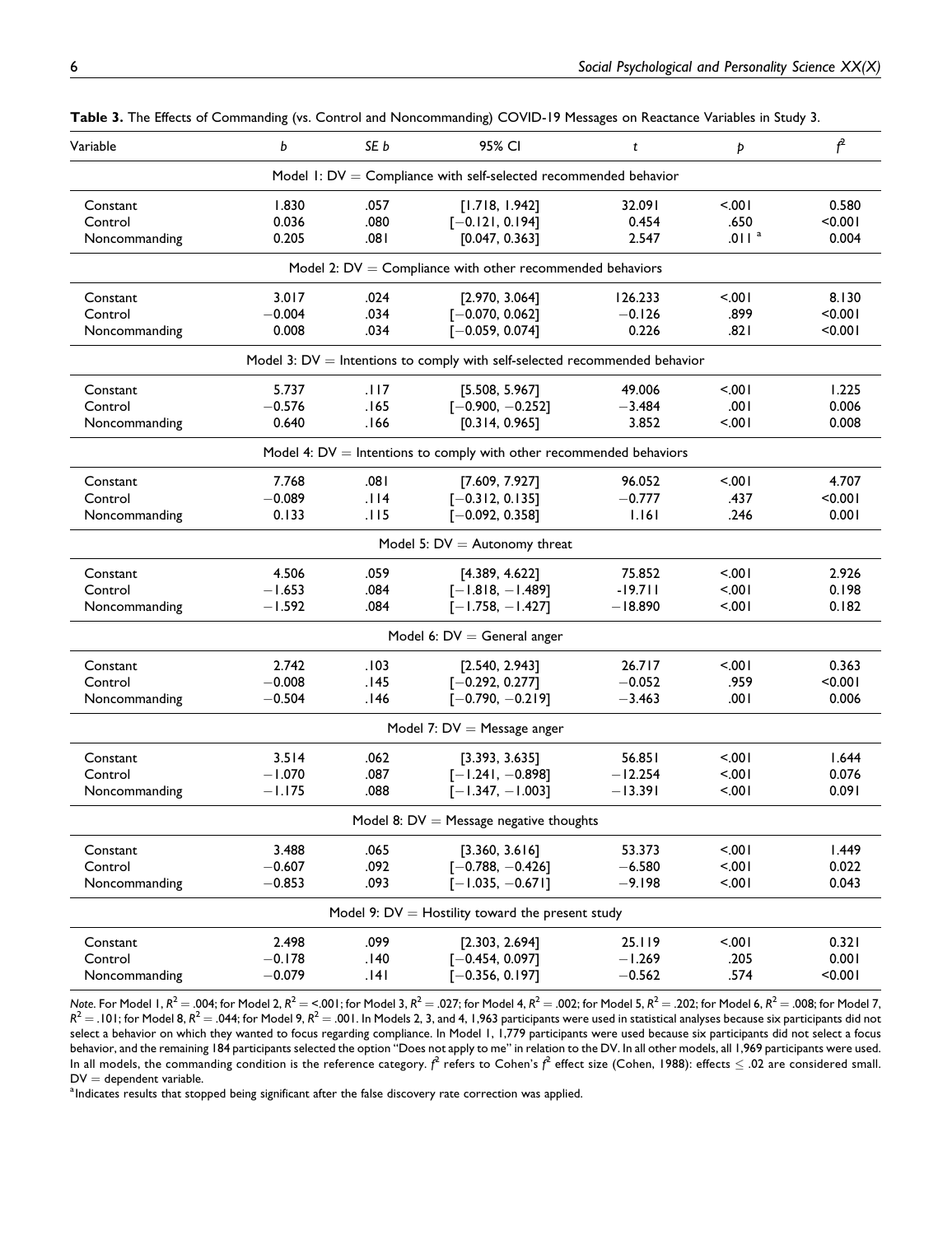|                   |       | $DVI (0-10)$   |       | $DV2(1-7)$     | $DV3(0-10)$ |                |
|-------------------|-------|----------------|-------|----------------|-------------|----------------|
| Condition         | м     | 95% CI         | м     | 95% CI         | м           | 95% CI         |
| Control health    | 4.876 | [4.606, 5.146] | 2.198 | [2.088, 2.309] | 1.780       | [1.563, 1.997] |
| Control COVID     | 5.273 | [4.961, 5.586] | 2.564 | [2.436, 2.692] | 1.975       | [1.757, 2.192] |
| Commanding health | 5.390 | [5.127, 5.654] | 4.919 | [4.774, 5.065] | 2.224       | [1.976, 2.472] |
| Commanding COVID  | 6.134 | [5.855, 6.413] | 4.710 | [4.564, 4.857] | 2.272       | [2.043, 2.502] |

**Table 4.** Mean (*M*) and 95% Confidence Intervals (CI) for the Reactance Dependent Variables (DVs) Used in Study 2: Intentions to Comply with Self-selected Recommended Behavior (DV1), Autonomy Threat (DV2), and General Anger (DV3).

*Note.* Numbers in parentheses next to DVs indicate the possible range of values for each DV.

**Table 5.** Mean (*M*) and 95% Confidence Intervals (CI) for the Reactance Dependent Variables (DVs) Used in Study 3.

|              |       | <b>Control Condition</b> |       | Commanding Language | Noncommanding Language |                |
|--------------|-------|--------------------------|-------|---------------------|------------------------|----------------|
| Variable     | м     | 95% CI                   | м     | 95% CI              | M                      | 95% CI         |
| $DVI (0-4)$  | 1.867 | [1.753, 1.980]           | 1.830 | [1.719, 1.941]      | 2.036                  | [1.925, 2.146] |
| DV2 $(0-4)$  | 3.012 | [2.967, 3.058]           | 3.017 | [2.969, 3.065]      | 3.024                  | [2.977, 3.072] |
| DV3 $(0-10)$ | 5.162 | [4.922, 5.401]           | 5.737 | [5.519, 5.956]      | 6.377                  | [6.145, 6.609] |
| $DY4(0-10)$  | 7.679 | [7.519, 7.839]           | 7.768 | [7.610, 7.926]      | 7.901                  | [7.743, 8.060] |
| $DY5(1-7)$   | 2.852 | [2.739, 2.966]           | 4.506 | [4.383, 4.628]      | 2.913                  | [2.799, 3.028] |
| $DV6(0-10)$  | 2.734 | [2.533, 2.935]           | 2.742 | [2.531, 2.952]      | 2.237                  | [2.044, 2.43]  |
| $DV7(1-7)$   | 2.445 | [2.332, 2.558]           | 3.514 | [3.375, 3.654]      | 2.339                  | [2.230, 2.449] |
| DV8 $(1-7)$  | 2.881 | [2.755, 3.006]           | 3.488 | [3.351, 3.624]      | 2.635                  | [2.512, 2.758] |
| $DV9(0-10)$  | 2.320 | [2.133, 2.508]           | 2.498 | [2.300, 2.697]      | 2.419                  | [2.219, 2.620] |

Note. Numbers in parentheses next to DVs indicate the possible range of values for each DV. DVI = compliance with self-selected recommended behavior; DV2  $=$  compliance with other recommended behaviors; DV3  $=$  intentions to comply with self-selected recommended behavior; DV4  $=$  intentions to comply with other recommended behaviors; DV5 = autonomy threat; DV6 = general anger; DV7 = message anger; DV8 = message negative thoughts; DV9 = hostility toward the present study.

general anger, whereas in Study 3, participants in the commanding (vs. noncommanding) condition had higher anger, but the effect size was small (Table 2: Model 5; Table 3: Model 6). In contrast, in Study 3, the commanding (vs. both control and noncommanding) condition increased message-specific anger, and the effect sizes were more substantial (Table 3: Model 7). Finally, in this study, the commanding (vs. control and noncommanding) condition also increased message negative thoughts (Table 3: Model 8). No significant effects were obtained regarding hostility toward the present study (Table 3: Model 9).

Concerning the variables capturing COVID-related intentions and behavior, in Study 3 (Table 3: Model 3), participants in the commanding (vs. noncommanding) condition had lower intentions to comply with the self-selected recommended behavior, in line with Hypothesis 1. In Studies 2 (Table 2: Model 1) and 3 (Table 3: Model 3), however, the commanding (vs. control) condition increased the intentions, which would not be expected based on Hypothesis 1. The effects regarding the intentions to comply with other recommended behavior (Table 3: Model 3) and regarding the actual compliance behaviors (Table 3: Models 1 and 2) were not significant. Overall, all significant effects reported in Tables 2 and 3 concerning cognitive–affective variables and intentions remained significant despite covariates (SM, pp. 201–204).

In addition, we probed whether the effects for the health messages in Study 2 would be different than for the COVID-19 messages. As shown in Table 2, the findings for general health were comparable. Participants experienced higher autonomy threat in the commanding (vs. control) condition (Table 2: Model 4) but had higher intentions to comply with the self-selected recommended behavior (Table 2: Model 2). Although the effect on general anger was significant, it was in the same direction as for the COVID-19 messages (Table 2: Models 5 and 6). The significant effects were robust to covariates (SM, pp. 201–202). To more precisely investigate whether the effects differed between the COVID-19 versus general health domains, we conducted moderation analyses where message (commanding vs. control) was used as the independent variable and message domain (COVID-19 vs. health) as the moderator (Table 6). The effects regarding anger and intentions did not differ, whereas the effects regarding autonomy threat were different between the two domains, given that the interaction was significant (Table 6: Model 2). Nevertheless, because the influence of the commanding (vs. control) messages on autonomy threat was highly significant and in the same direction in both domains (Table 2: Models 3 and 4), the main conclusion from the analyses is that it is unlikely that commanding messages impact reactance-related variables only for general health but not for COVID-19.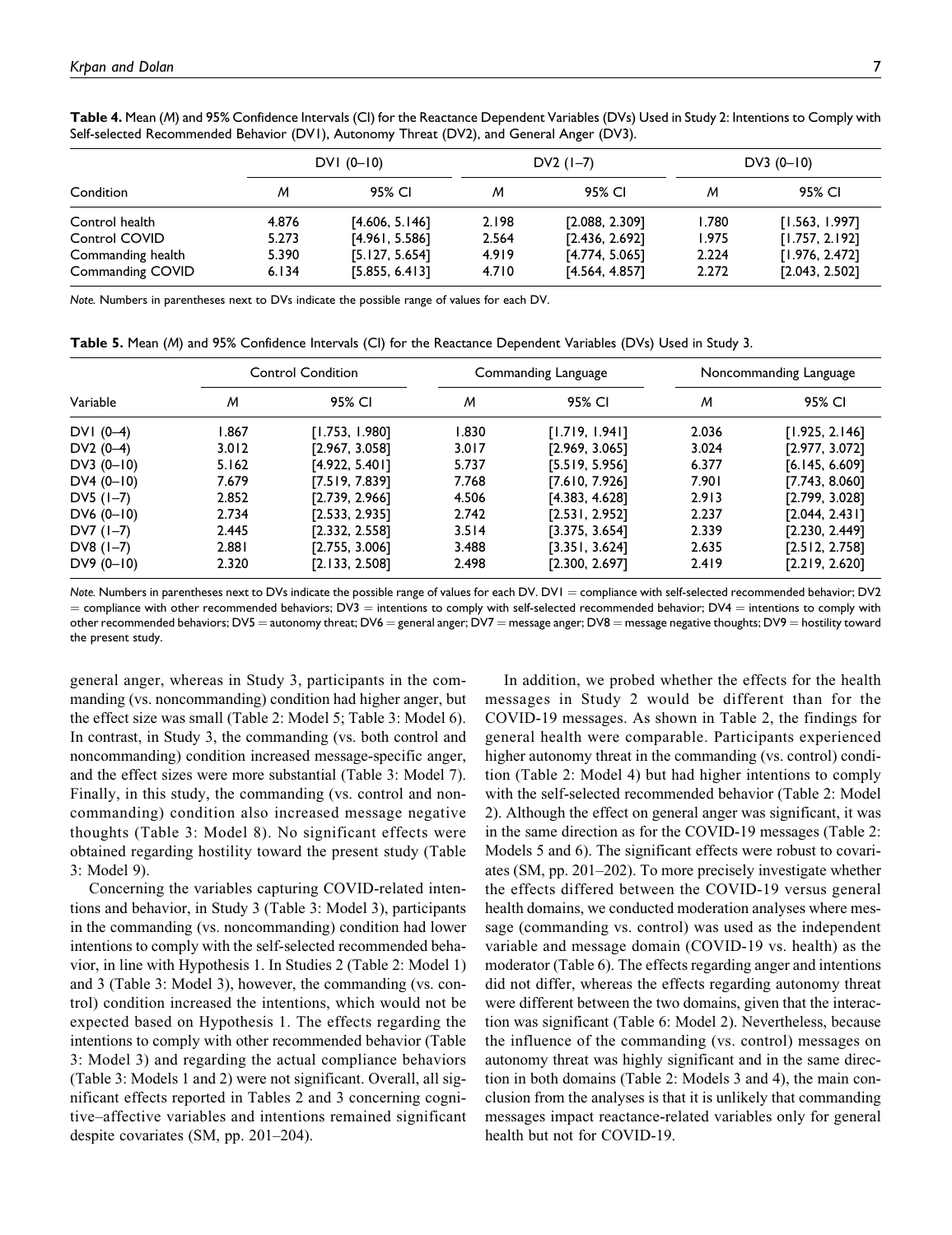| Variable                        | b        | SE b | 95% CI                                                                       |           | Þ     | r <sup>2</sup> |
|---------------------------------|----------|------|------------------------------------------------------------------------------|-----------|-------|----------------|
|                                 |          |      | Model 1: $DV =$ Intentions to comply with self-selected recommended behavior |           |       |                |
| Constant                        | 6.134    | 144. | [5.851, 6.416]                                                               | 42.607    | 5.001 | 1.059          |
| Message                         | $-0.861$ | .203 | $[-1.259, -0.463]$                                                           | $-4.242$  | 5.001 | 0.010          |
| Message domain                  | $-0.744$ | .203 | $-1.141, -0.346$ ]                                                           | $-3.667$  | 5.001 | 0.008          |
| Message $\times$ Message Domain | 0.346    | .287 | $-0.216, 0.9091$                                                             | 1.207     | .227  | 0.001          |
|                                 |          |      | Model 2: $DV =$ Autonomy threat                                              |           |       |                |
| Constant                        | 4.710    | .068 | [4.576, 4.844]                                                               | 69.144    | < 001 | 2.788          |
| Message                         | $-2.146$ | .096 | $[-2.334, -1.958]$                                                           | $-22.367$ | < 001 | 0.292          |
| Message domain                  | 0.209    | .096 | [0.021, 0.397]                                                               | 2.179     | .029  | 0.003          |
| Message $\times$ Message Domain | $-0.575$ | .136 | $[-0.841, -0.309]$                                                           | $-4.237$  | 5.001 | 0.010          |
|                                 |          |      | Model 3: $DV =$ General anger                                                |           |       |                |
| Constant                        | 2.272    | .117 | [2.043, 2.501]                                                               | 19.467    | 5.001 | 0.221          |
| Message                         | $-0.298$ | .164 | $-0.620, 0.0251$                                                             | $-1.811$  | .070  | 0.002          |
| Message domain                  | $-0.048$ | 164. | $-0.371, 0.2741$                                                             | $-0.294$  | .769  | < 0.001        |
| Message $\times$ Message Domain | $-0.146$ | .232 | $-0.602, 0.309$ ]                                                            | $-0.630$  | .529  | < 0.001        |

Table 6. The Effects of Message (Commanding vs. Control) × Message Domain (COVID-19 vs. General Health) Interaction on Reactance Variables in Study 2.

*Note*. For Model 1,  $R^2 = .023$ ; for Model 2,  $R^2 = .432$ ; for Model 3,  $R^2 = .007$ . For message, commanding message is the reference category, and for message domain, COVID-19 is the reference category. Key interaction terms probing whether the impact of commanding versus control messages on dependent variables differed between COVID-19 versus general health are highlighted in gray.  $f^2$  refers to Cohen's  $f^2$  effect size (Cohen, 1988): Effects  $\leq .02$  are considered small. DV  $=$  dependent variable.

## *Cognitive–Affective Indicators of Reactance as Mediators of Effects on Intentions*

In this section, we examine whether the cognitive–affective indicators of reactance from Studies 2 and 3 (Table 1) mediated the three significant effects of COVID-19 messages on intentions reported in the previous section—the effects of commanding (vs. control) conditions in Studies 2 and 3 and the effect of commanding (vs. noncommanding) condition in Study 3. We did not probe mediated effects for the nonsignificant effects on intentions and behavior to be consistent with Hypothesis 2, which implied using mediation analyses to understand the mechanism behind significant effects of COVID-19 commands on compliance. Parallel mediation analyses (i.e., with all potential mediators included in the analyses together), percentile-bootstrapped with 20,000 samples, were conducted using the Process package (Model 4; Hayes, 2018). To determine significance, 99% CIs were used to minimize the chances of Type I error, given that each mediation analysis included several regression models, as presented in Table 7 (for a full analyses output, see SM, pp. 207–218).

We first discuss the findings regarding the mediation for commanding versus noncommanding condition in Study 3. The analyses showed that both autonomy threat ( $a_1b_1 = .492, 99\%$ )  $CI = [0.218, 0.784]$  and message anger (a<sub>2</sub>b<sub>2</sub> = .412, 99%)  $CI = [0.164, 0.678]$  contributed to explaining lower behavioral intentions in the former condition, given that participants exposed to commanding (vs. noncommanding) messages had higher autonomy threat and message anger (Table 7: Models 4 and 6) and that the two mediators negatively predicted the intentions (Table 7: Model 9). The results remained significant despite covariates (SM, pp. 216–218). Overall, this finding is

consistent with Hypothesis 2, given that one of the anger components we measured contributed to explaining reactance effects, but it also provides additional insights, given that another cognitive–affective indicator of reactance—autonomy threat—was established as an important mediator.

Parallel mediation analyses computed to examine the mechanism behind higher behavioral intentions in the commanding versus control condition (Studies 2 and 3) produced a more complex picture, given that "inconsistent mediation" was obtained (MacKinnon et al., 2007, p. 602). Indeed, although mediated effects were significant for autonomy threat (Study 2:  $a_3b_3 = .852, 99\% \text{ CI} = [0.544, 1.196]$ ; Study 3:  $a_4b_4 = .511$ , 99% CI =  $[0.222, 0.810]$  and message anger (Study 3:  $a_5b_5 = .375, 99\% \text{ CI} = [0.146, 0.626]$ , these effects were in the opposite direction to the main effect and indicated that the commanding (vs. control) condition indirectly lowered behavioral intentions. This is because the commanding condition increased autonomy threat and message anger (Table 7: Models 2, 4, and 6), and these variables negatively predicted the compliance intentions (Table 7: Models 3 and 9). The results remained significant despite covariates (SM, pp. 208–210, 216–218). This finding suggests that commanding language, compared to control, evokes message anger and autonomy threat that undermine intentions, consistent with Hypothesis 2 and the obtained mediated effect of the commanding (vs. noncommanding) conditions on intentions. Because the commanding language condition, however, contained explicit instructions prompting participants to change their behavior, whereas the control condition did not, it is plausible that these instructions overcame the negative reactance effect. The same conclusion applies to the impact of commanding (vs. control) general health messages on the behavioral intentions (SM, pp. 210–213).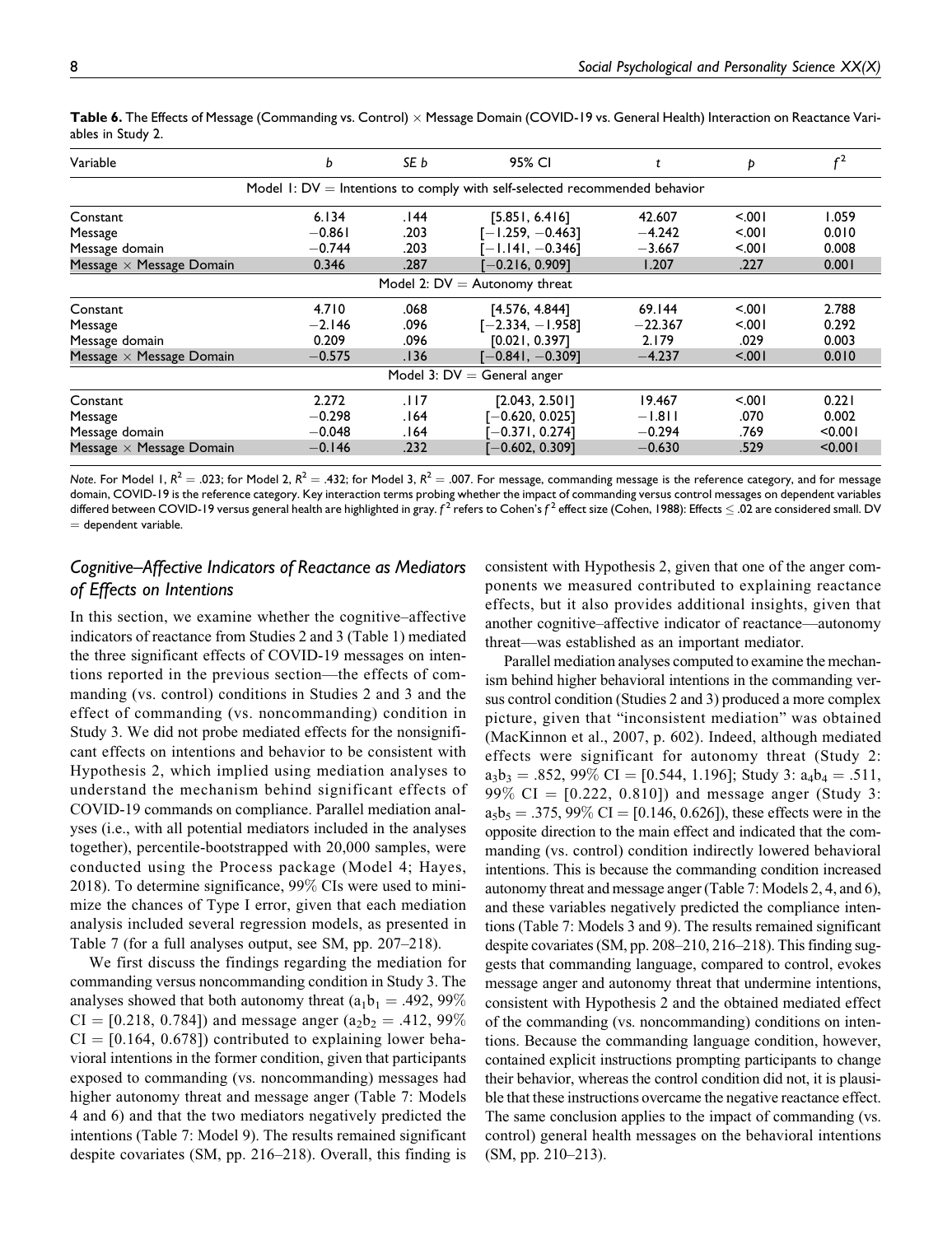| Variable                                                                                                                                  | b        | SE b   | 99% CI                                                                                                                   | t         | Þ       | $f^2$   |
|-------------------------------------------------------------------------------------------------------------------------------------------|----------|--------|--------------------------------------------------------------------------------------------------------------------------|-----------|---------|---------|
|                                                                                                                                           |          |        | Linear regression models for parallel mediation analysis in Study 2                                                      |           |         |         |
|                                                                                                                                           |          |        | Model 1: Impact of commanding (baseline) vs. control condition on general anger                                          |           |         |         |
| Constant                                                                                                                                  | 2.272    | .। । 7 | [1.971, 2.573]                                                                                                           | 19.466    | 5.001   | 0.221   |
| Control COVID-19                                                                                                                          | $-0.293$ | .165   | $[-0.717, 0.131]$                                                                                                        | $-1.782$  | .075    | 0.002   |
| Control health                                                                                                                            | $-0.492$ | .165   | $[-0.918, -0.067]$                                                                                                       | $-2.985$  | .003    | 0.005   |
| Commanding health                                                                                                                         | $-0.048$ | .164   | $[-0.472, 0.376]$                                                                                                        | $-0.294$  | .769    | < 0.001 |
|                                                                                                                                           |          |        | Model 2: Impact of commanding (baseline) vs. control condition on autonomy threat                                        |           |         |         |
| Constant                                                                                                                                  | 4.710    | .068   | [4.534, 4.886]                                                                                                           | 69.131    | 5.001   | 2.788   |
| Control COVID-19                                                                                                                          | $-2.144$ | .096   | $[-2.392, -1.897]$                                                                                                       | $-22.330$ | $100$ . | 0.291   |
| Control health                                                                                                                            | $-2.512$ | .096   | $[-2.760, 2.263]$                                                                                                        | $-26.082$ | < 001   | 0.397   |
| Commanding health                                                                                                                         | 0.209    | .096   | $[-0.038, 0.457]$                                                                                                        | 2.179     | .029    | 0.003   |
| Model 3: Commanding (baseline) vs. control condition and the two mediators (anger and autonomy threat) as predictors of the intentions to |          |        | comply with self-selected recommended behavior                                                                           |           |         |         |
| Constant                                                                                                                                  | 7.977    | .276   | [7.267, 8.687]                                                                                                           | 28.954    | 5.001   | 0.490   |
| Control COVID-19                                                                                                                          | $-1.709$ | .228   | $[-2.296, -1.122]$                                                                                                       | $-7.506$  | 5.001   | 0.033   |
| Control health                                                                                                                            | $-2.250$ | .237   | $[-2.862, -1.637]$                                                                                                       | $-9.478$  | 5.001   | 0.052   |
| Commanding health                                                                                                                         | $-0.660$ | .200   | $-1.175, -0.145$                                                                                                         | $-3.305$  | .00۱    | 0.006   |
| General anger                                                                                                                             | 0.012    | .030   | $-0.066, 0.0911$                                                                                                         | 0.400     | .689    | < 0.001 |
| Autonomy threat                                                                                                                           | $-0.397$ | .052   | $-0.532, -0.263]$                                                                                                        | $-7.618$  | 5.001   | 0.034   |
|                                                                                                                                           |          |        | Linear regression models for parallel mediation analysis in Study 3                                                      |           |         |         |
|                                                                                                                                           |          |        | Model 4: Impact of commanding (baseline) vs. noncommanding and control conditions on autonomy threat                     |           |         |         |
|                                                                                                                                           |          |        |                                                                                                                          |           |         |         |
| Constant                                                                                                                                  | 4.521    | .059   | [4.368, 4.674]                                                                                                           | 76.140    | < 001   | 2.958   |
| Noncommanding                                                                                                                             | $-1.604$ | .084   | $[-1.821, -1.387]$                                                                                                       | $-19.044$ | 5.001   | 0.185   |
| Control                                                                                                                                   | $-1.667$ | .084   | $-1.883, -1.451$ ]<br>Model 5: Impact of commanding (baseline) vs. noncommanding and control conditions on general anger | $-19.901$ | 5.001   | 0.202   |
|                                                                                                                                           |          |        |                                                                                                                          |           |         |         |
| Constant                                                                                                                                  | 2.748    | .103   | [2.483, 3.013]                                                                                                           | 26.706    | 5.001   | 0.364   |
| Noncommanding                                                                                                                             | $-0.507$ | .146   | $[-0.883, -0.131]$                                                                                                       | $-3.473$  | .001    | 0.006   |
| Control                                                                                                                                   | $-0.010$ | .145   | $[-0.384, 0.365]$                                                                                                        | $-0.068$  | .946    | < 0.001 |
|                                                                                                                                           |          |        | Model 6: Impact of commanding (baseline) vs. noncommanding and control conditions on message anger                       |           |         |         |
| Constant                                                                                                                                  | 3.526    | .062   | [3.366, 3.685]                                                                                                           | 56.944    | 5.001   | 1.654   |
| Noncommanding                                                                                                                             | $-1.185$ | .088   | $[-1.412, -0.959]$                                                                                                       | $-13.493$ | < .001  | 0.093   |
| Control                                                                                                                                   | $-1.080$ | .087   | $[-1.306, -0.855]$                                                                                                       | $-12.367$ | < .001  | 0.078   |
|                                                                                                                                           |          |        | Model 7: Impact of commanding (baseline) vs. noncommanding and control conditions on message negative thoughts           |           |         |         |
| Constant                                                                                                                                  | 3.495    | .065   | [3.326, 3.663]                                                                                                           | 53.367    | 5.001   | 1.453   |
| Noncommanding                                                                                                                             | $-0.856$ | .093   | $[-1.096, -0.617]$                                                                                                       | $-9.218$  | < 0.01  | 0.043   |
| Control                                                                                                                                   | $-0.611$ | .092   | $[-0.849, -0.373]$                                                                                                       | $-6.614$  | 5.001   | 0.022   |
|                                                                                                                                           |          |        | Model 8: Impact of commanding (baseline) vs. noncommanding and control conditions on hostility toward the present study  |           |         |         |
| Constant                                                                                                                                  | 2.495    | .100   | [2.237, 2.752]                                                                                                           | 25.012    | 5.001   | 0.319   |
| Noncommanding                                                                                                                             | $-0.071$ | .141   | $[-0.436, 0.294]$                                                                                                        | $-0.503$  | .615    | < 0.001 |
| Control                                                                                                                                   | $-0.177$ | .141   | $[-0.540, 0.186]$                                                                                                        | $-1.257$  | .209    | 0.001   |
| Model 9: Commanding (baseline) vs. noncommanding and control conditions and the five mediators as predictors of the intentions to comply  |          |        | with self-selected recommended behavior                                                                                  |           |         |         |
| Constant                                                                                                                                  | 8.491    | .226   | [7.909, 9.074]                                                                                                           | 37.560    | 5.001   | 0.722   |
| Noncommanding                                                                                                                             | $-0.276$ | .172   | $[-0.719, 0.167]$                                                                                                        | $-1.604$  | .109    | 0.001   |
| Control                                                                                                                                   | $-1.497$ | .174   | – I.946, – I.049]                                                                                                        | $-8.610$  | 5.001   | 0.038   |
| Autonomy threat                                                                                                                           | $-0.307$ | .062   | $-0.466, -0.148]$                                                                                                        | $-4.975$  | 5.001   | 0.013   |
|                                                                                                                                           |          |        |                                                                                                                          |           |         |         |

**Table 7.** Linear Regression Models for Parallel Mediation Analyses in Studies 2 and 3.

*(continued)*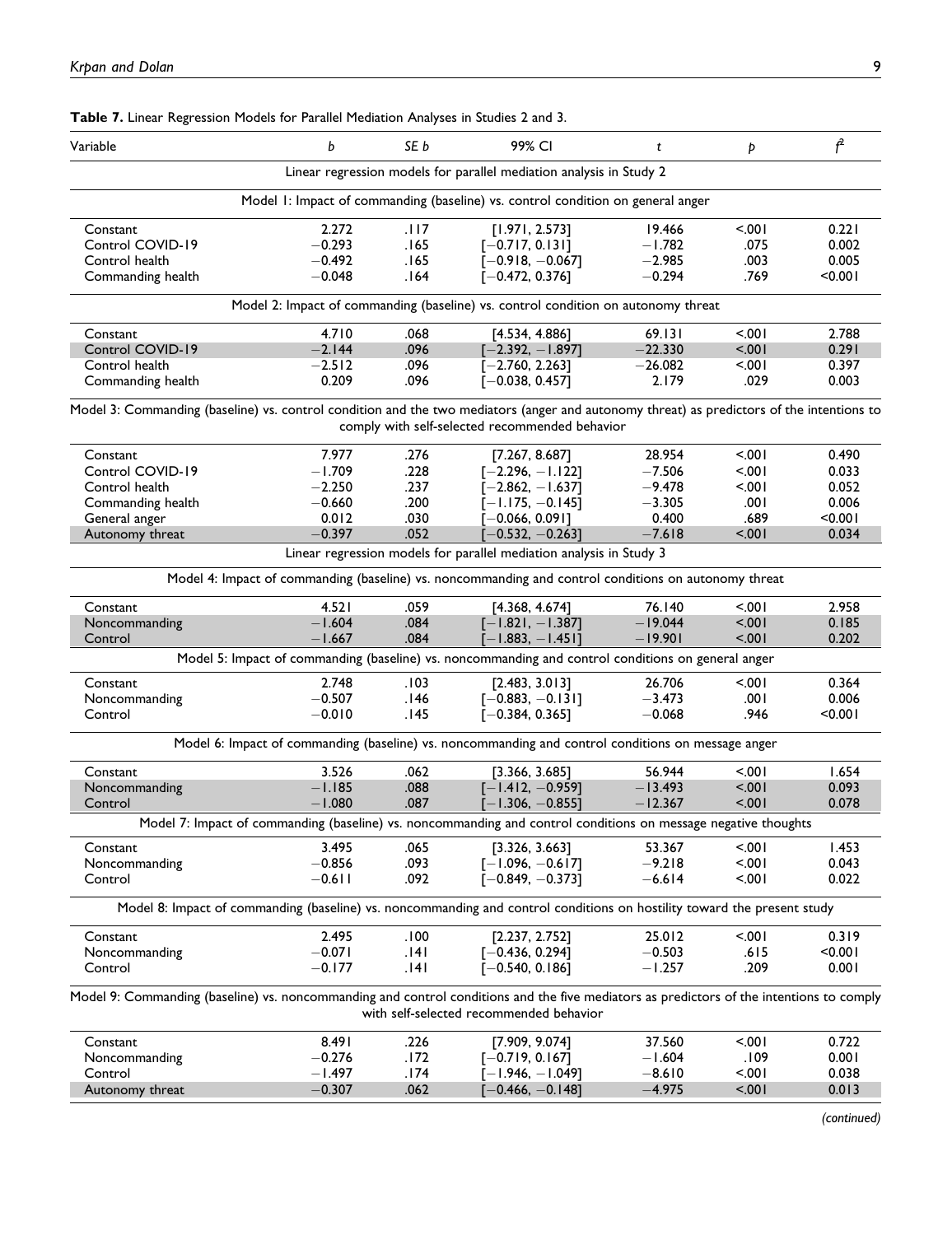#### **Table 7.** (continued)

| Variable                  |          | SE b | 99% CI             |          |       |         |
|---------------------------|----------|------|--------------------|----------|-------|---------|
| General anger             | 0.054    | .029 | Г—0.020. 0.1281    | .894     | .058  | 0.002   |
| Message anger             | $-0.347$ | .076 | $[-0.544, -0.151]$ | $-4.567$ | 5.001 | 0.011   |
| Message negative thoughts | $-0.041$ | .059 | [-0.193, 0.111]    | $-0.692$ | .489  | < 0.001 |
| <b>Hostility</b>          | $-0.060$ | .025 | [-0.126, 0.006]    | $-2.351$ | .019  | 0.003   |

*Note*. For Model 1,  $R^2 = .007$ ; for Model 2,  $R^2 = .432$ ; for Model 3,  $R^2 = .056$ ; for Model 4,  $R^2 = .205$ ; for Model 5,  $R^2 = .008$ ; for Model 6,  $R^2 = .103$ ; for Model 7,  $R^2 = .044$ ; for Model 8,  $R^2 = .001$ ; for Model 9,  $R^2 = .130$ . In parallel mediation analysis for Study 2 (Models 1–3), 1,718 participants were used because one participant did not select a behavior on which they wanted to focus regarding compliance. In parallel mediation analysis for Study 3 (Models 4–9), 1,963 participants were used because six participants did not select a behavior on which they wanted to focus regarding compliance. In all models, the commanding condition regarding COVID-19 is the reference category. Given that Study 2 (Models 1–3) had four conditions, each regression model contains three dummy variables. However, the focus of the mediation analysis is on the COVID-19 conditions, and the health conditions are not considered. Overall, the key pathways that yielded significant mediated effects are highlighted in gray. *f<sup>2</sup>* refers to Cohen's *f<sup>2</sup> effect size (Cohen, 1988): effects*  $\leq .02$  *are considered small.* 

**Table 8.** Influence of Interaction Between Commanding Versus Control COVID-19 Conditions and Societal Consequences (SC) on Intentions to Comply With Self-Selected Recommended Behavior (Model 1) and Autonomy Threat (Model 2) in Study 2.

| Variable                         | b        | SE b | 95% CI                                                                        | t         | Þ     | f     |
|----------------------------------|----------|------|-------------------------------------------------------------------------------|-----------|-------|-------|
|                                  |          |      | Model $I: DV = Int$ entions to comply with self-selected recommended behavior |           |       |       |
| Constant                         | 4.346    | .415 | [3.532, 5.161]                                                                | 10.466    | 5.001 | .064  |
| Control COVID-19                 | $-2.415$ | .556 | $[-3.505, -1.325]$                                                            | $-4.345$  | 5001  | .011  |
| Control health                   | $-1.077$ | .522 | $-2.100, -0.053$ ]                                                            | $-2.063$  | .039  | .002  |
| Commanding health                | $-0.477$ | .537 | $[-1.529, 0.576]$                                                             | $-0.888$  | .375  | 5.001 |
| SC                               | 0.255    | .056 | [0.145, 0.364]                                                                | 4.562     | 5.001 | .012  |
| Control COVID-19 $\times$ SC     | 0.246    | .076 | [0.097, 0.394]                                                                | 3.240     | .001  | .006  |
| Control Health $\times$ SC       | 0.061    | .079 | $[-0.094, 0.216]$                                                             | 0.771     | ا 44. | 5.001 |
| Commanding Health $\times$ SC    | 0.013    | .078 | [-0.140, 0.167]                                                               | 0.170     | .865  | 5.001 |
|                                  |          |      | Model 2: $DV =$ Autonomy threat                                               |           |       |       |
| Constant                         | 5.233    | .206 | [4.830, 5.636]                                                                | 25.462    | 5001  | .379  |
| Control COVID-19                 | $-2.750$ | .275 | [-3.290, -2.211]                                                              | $-10.001$ | 5.001 | .058  |
| Control health                   | $-3.234$ | .258 | $[-3.741, -2.728]$                                                            | $-12.523$ | 5.001 | .092  |
| Commanding health                | $-0.242$ | .266 | $-0.763, 0.2791$                                                              | $-0.912$  | .362  | 5.001 |
| SC                               | $-0.074$ | .028 | $-0.129, -0.0201$                                                             | $-2.696$  | .007  | .004  |
| Control COVID-19 $\times$ SC     | 0.087    | .038 | [0.013, 0.160]                                                                | 2.309     | .021  | .003  |
| Control Health $\times$ SC       | 0.114    | .039 | [0.037, 0.190]                                                                | 2.909     | .004  | .005  |
| Commanding Health $\times$<br>SC | 0.062    | .039 | [-0.014, 0.138]                                                               | 1.597     | .110  | ا 00. |

*Note.* For Model 1,  $R^2 = .112$ ; for Model 2,  $R^2 = .436$ . In Model 1, 1,718 participants were used in statistical analyses because one participant did not select a behavior on which they wanted to focus regarding compliance. In Model 2, all 1,719 participants were used in statistical analyses. The commanding COVID-19 language condition is the reference category. Given that Study 2 had four conditions, the regression models contain dummy variables for COVID-19 and general health conditions. However, the interactions with general health conditions are not of interest in the present research, and the key analyses testing the interaction terms between the commanding versus control COVID-19 condition and societal consequences are highlighted in gray. *f* <sup>2</sup> refers to Cohen's  $f^2$  effect size (Cohen, 1988): effects  $\leq .02$  are considered small.

#### *Moderation Analyses*

To examine whether the commanding (vs. control or noncommanding) COVID-19 conditions interacted with any of the moderators (Table 1) in influencing reactance variables, we first computed the interaction effects using linear regressions and then examined the patterns of significant interactions using the Johnson–Neyman technique (Esarey & Sumner, 2018; Hayes, 2018; Johnson & Fay, 1950). The interaction effects were deemed significant only if they passed the FDR (Benjamini & Hochberg, 1995) correction (SM, pp. 142–146). Twenty-one initially significant interactions emerged (two in Study 2 and 19 in Study 3). Nineteen of them, however (all in Study 3), did not pass the FDR correction and

are therefore reported in SM (pp. 157–200). The two moderation analyses that remained significant despite FDR and covariates (SM, pp. 147–156) are reported in Table 8, and the interaction patterns are further presented in Figure 1. For both interactions, the moderator in question was societal consequences, and the interaction patterns indicated that the differences between the commanding versus control conditions regarding compliance intentions and autonomy threat were becoming smaller as the moderator scores increased (Figure 1). These patterns are broadly consistent with reactance theory, according to which people should feel it is more justified for someone to restrict their behavior when the negative consequences of this behavior for society could potentially be severe,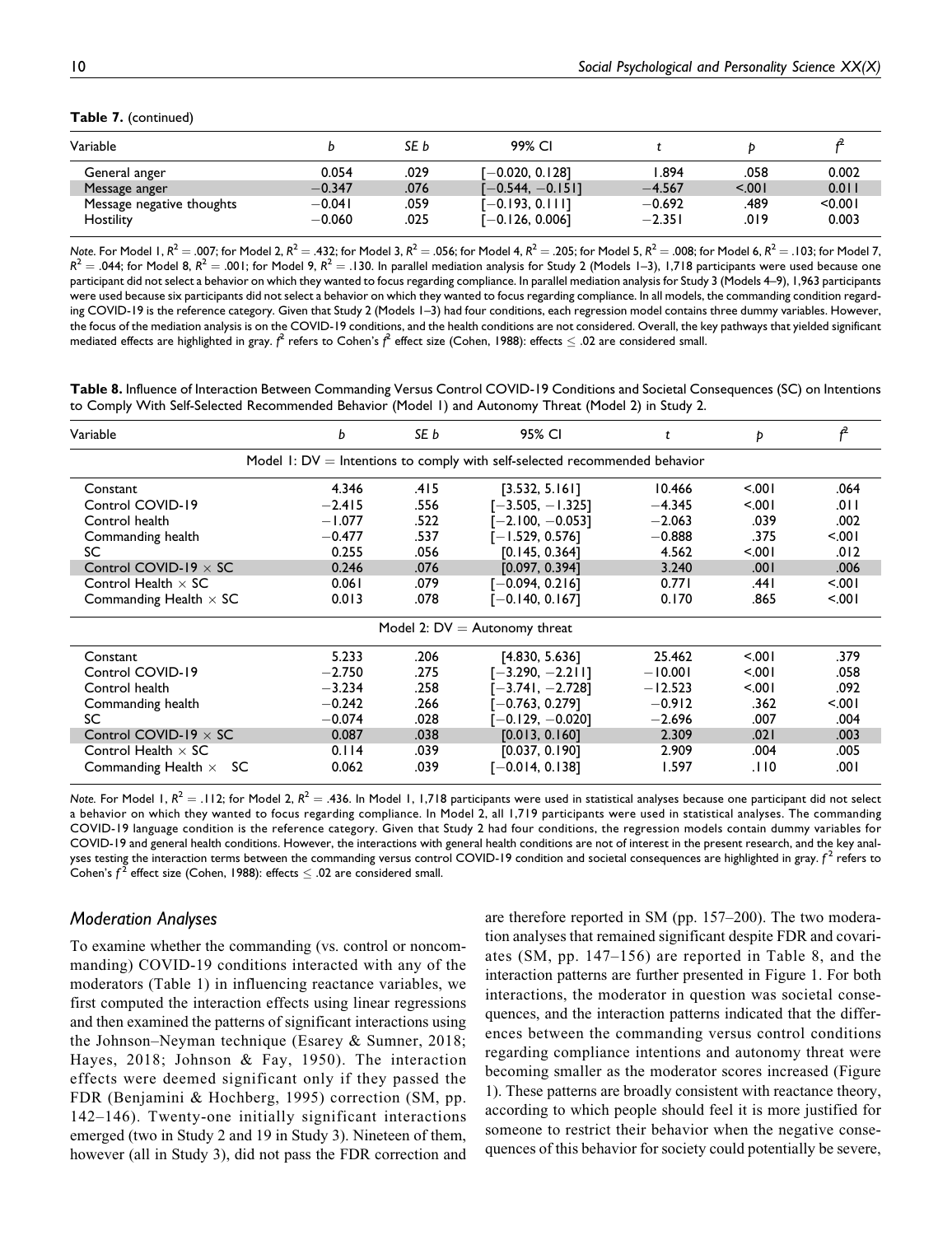

**Figure 1.** The influence of commanding versus control COVID-19 condition on intentions to comply with self-selected recommended behavior (Panel A) and autonomy threat (Panel B) at different levels of societal consequences (Study 2). *Note*. Moderator levels in the figures were selected arbitrarily for effective visualization; detailed output of the Johnson–Neyman analyses depicting the interaction patterns is available in Supplementary Materials (pp. 147–156). Error bars correspond to the 95% confidence intervals.

in which case the type of language used to communicate behavioral restrictions (e.g., commanding or noncommanding) should therefore be less relevant (Rosenberg & Siegel, 2018). Despite the broadly consistent interaction patterns, however, as aforementioned, the direction of influence of the commanding (vs. control) condition on the compliance intentions was inconsistent with reactance theory, given that commands would be expected to decrease compliance intentions.

## *Meta-Analysis*

Random effects meta-analysis (Table 9) examining the impact of commanding (vs. other) conditions on reactance variables probed in more than one study (including Study 1) was tested using "esci" (Cumming & Calin-Jageman, 2016). As indicated in Table 9, autonomy threat and intentions to comply with selfselected recommended behavior were generally higher in the

commanding (vs. control) condition, whereas other variables yielded no significant differences.

## **General Discussion**

The present research investigated psychological reactance toward commanding messages regarding COVID-19. Because our studies constitute arguably the most comprehensive examination of reactance theory concerning message language to date, here we discuss the findings in relation to the theory. We showed that commanding condition (vs. control or noncommanding) influenced compliance intentions and several cognitive–affective indicators of reactance. In this regard, there are two main insights that go beyond previous research.

First, a cognitive–affective measure may be more likely to capture reactance if it is phrased in relation to the messages rather than generally. Indeed, whereas we detected robust reactance effects for measures phrased concerning the messages (message anger, autonomy threat, and message negative thoughts), this was not the case for general anger not directed specifically at the messages. On a conceptual level, these findings indicate that reactance-related cognitive and affective states are experienced specifically in relation to the messages rather than as general states. Whereas previous studies to our knowledge did not address this subtle distinction, it may have important implications for how reactance influences decision making. For example, we know that emotions (e.g., anger) induced in one context can influence people's decisions in other contexts (Andrade & Ariely, 2009). In that regard, if commanding (vs. other) messages evoke general emotions, it would be plausible that they may impact decisions on topics not targeted by the messages. If, however, these emotions are message specific, then it is plausible that they may shape only decisions that have direct relevance to the messages but not other decisions. We encourage researchers to attempt to test this premise more directly in future research.

The second main insight of the present research is that, whereas commanding messages decreased intentions to comply with self-selected recommended behavior versus noncommanding messages, they increased the intentions compared to control, which would not be expected based on reactance theory. Previous research on reactance, however, generally compared commanding and noncommanding messages but failed to probe a control condition where no behavioral instructions were given. The present research therefore indicates that, even if people may feel threatened in response to the type of commanding messages regarding COVID-19 we used in the present research, they may be more likely to intend to comply with the recommended behaviors than if given no behavioral prompts.

Concerning the influence of messages on actual behavior, which has not been previously tested in the context of reactance evoked via commanding language (Rosenberg & Siegel, 2018), we did not find evidence that commanding versus other conditions would impact COVID-19 compliance, either in individual studies or after meta-analyzing the behavioral effects tested in more than one study. One of the main conclusions of the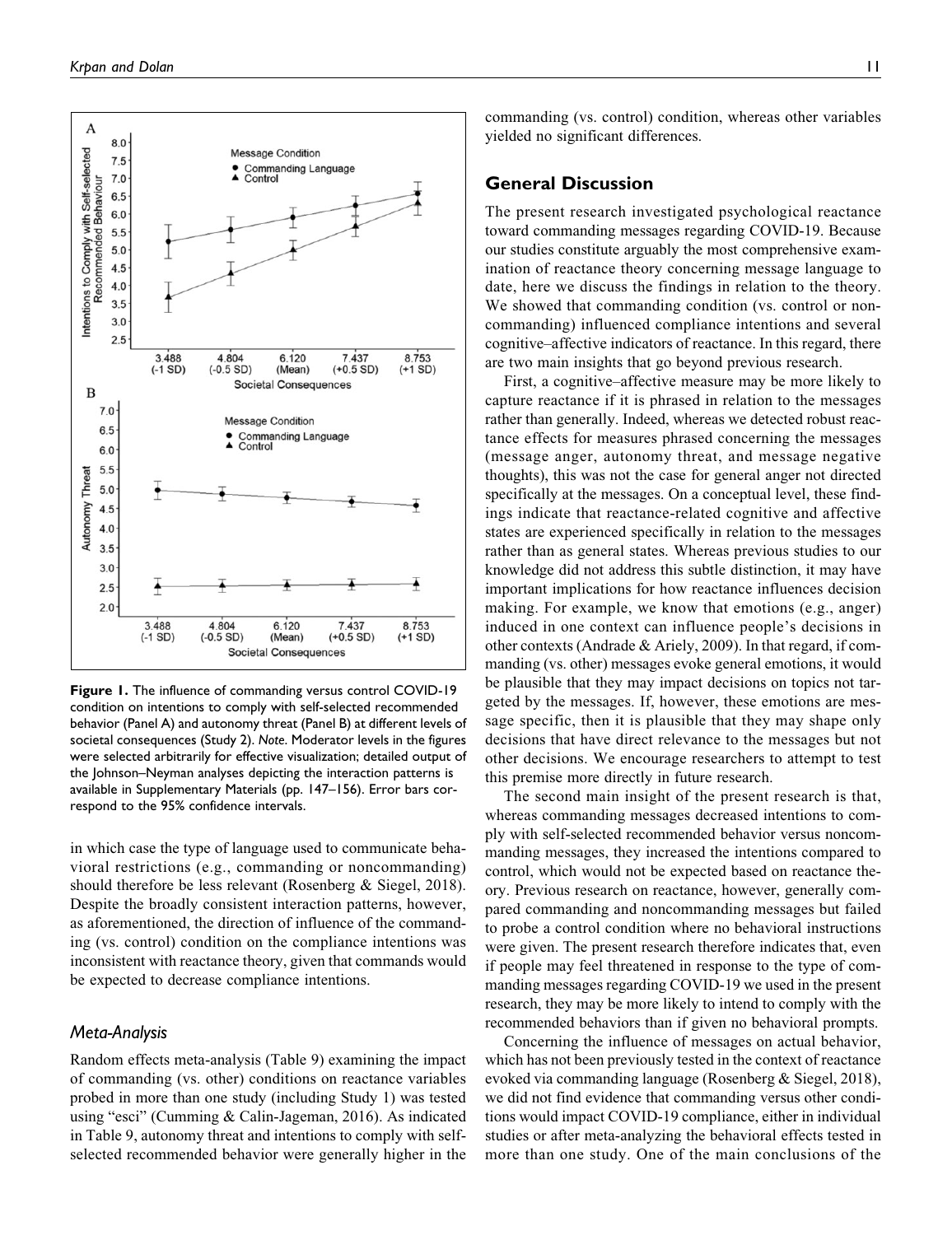|            |                | Commanding vs. Control |       | Commanding vs. Noncommanding |                     |      |  |
|------------|----------------|------------------------|-------|------------------------------|---------------------|------|--|
| Variable   | $M_{\rm diff}$ | 95% CI                 |       | $M_{\text{diff}}$            | 95% CI              |      |  |
| DVI (0-4)  | $-0.039$       | $[-0.198, 0.119]$      | .626  | .022                         | [ $-0.344, 0.387$ ] | .907 |  |
| DV2 (0-4)  | $-0.014$       | $[-0.053, 0.025]$      | ا 48. | .013                         | $[-0.027, 0.053]$   | .525 |  |
| DV3 (0-10) | $-0.686$       | $[-0.960, -0.413]$     | 5001  |                              |                     |      |  |
| DV4 (0-10) | $-0.055$       | [-0.292, 0.182]        | .649  | $-.218$                      | $[-0.785, 0.348]$   | .450 |  |
| DV5 (1–7)  | $-1.897$       | $[-2.380, -1.415]$     | 5001  |                              |                     |      |  |
|            |                |                        |       |                              |                     |      |  |

**Table 9.** Random Effects Meta-Analysis Probing the Impact of Commanding (vs. Other) Conditions on Reactance Variables Tested in More Than One Study.

*Note.* For "Commanding vs. Control," *Mdiff* refers to the difference in means regarding control minus commanding condition. For "Commanding vs. Noncommanding," M<sub>diff</sub> refers to the difference in means regarding noncommanding minus commanding condition. Numbers in parentheses next to DVs indicate the possible range of values for each DV. DV = dependent variable; DV1 = compliance with self-selected recommended behavior; DV2 = compliance with other recommended behaviors; DV3 = intentions to comply with self-selected recommended behavior; DV4 = general anger; DV5 = autonomy threat.

present research is therefore that, even if commanding messages influence intentions and cognitive–affective variables that have implications for behavior, they may not be sufficiently strong to convincingly change behavior that people undertake over several days after receiving the messages. This finding is in line with previous research on intention–behavior gap, especially given that intentions are less likely to spawn behaviors that require self-control, such as COVID-19 compliance (Sheeran & Webb, 2016; Wallace et al., 2005).

In relation to the psychological mechanisms we examined, the present research showed that the negative influence of commanding (vs. noncommanding) messages on compliance intentions is explained by autonomy threat and message anger. This is aligned with reactance theory, even if the theorizing more comprehensively focused on anger as the core mechanism (Rosenberg & Siegel, 2018). Moreover, although we observed that commands (vs. control) had a negative indirect effect on compliance intentions via autonomy threat and message anger, their actual effect on the intentions was positive. The most plausible explanation is therefore that the commanding (vs. control) condition did activate reactance regarding compliance intentions, but the explicit prompts to change the behavior that were given only in this condition, but not in control, overcame the negative reactance effect. Finally, concerning moderation analyses, of all potential moderators of the influence of commanding (vs. other) messages we tested, only two significant interactions involving societal consequences were robust. This moderator also produced the largest number of significant interactions if other initially significant interactions that did not pass the FDR correction are considered (SM, pp. 157–200). Whereas this suggests that societal consequences may be the main moderator of messages on reactance, our research generally indicates that further theoretical and empirical work needs to be done to uncover the most important moderators, given that we failed to detect consistent moderation effects.

## *Limitations*

One of the main limitations of this research concerns ecological validity (Coolican, 2009). The messages we tested were not officially published by the government, and it is possible that people did not react to them as they would to official governmental communication. Most previous studies investigating reactance regarding commanding messages were, however, conducted in ecologically nonvalid settings (Rosenberg & Siegel, 2018); this has not been an obstacle to detecting reactance. It is thus unlikely that the absence of evidence of behavioral effects in our research can be attributed to ecological validity. Another limitation is that, despite the large sample sizes, we did not recruit participants representative of the UK population. For example, it is possible that the participants we tested differed from the general population on personality traits such as conscientiousness and agreeableness that shape compliance with COVID-19 recommendations (e.g., Clark et al., 2020) and that their responses to our messages may have therefore been different to some degree. It is thus not given the present findings would generalize across the population. Nevertheless, it is important to point out that online participants tend to be reasonably representative of the general population in terms of psychological characteristics (e.g., McCredie & Morey, 2019; Mullinix et al., 2015; Redmiles et al., 2019), thus suggesting that generalizability may not be a major limitation of the present research.

## **Conclusion**

Overall, although people experienced more anger and negative thoughts toward commanding (vs. control or noncommanding) messages and found them threatening to their autonomy, there was no convincing evidence that these messages would hinder COVID-19 compliance behaviors. In fact, commands increased the intentions to comply compared to control. When communicating COVID-19 policies to the public, policy makers may therefore be better off using either commanding or noncommanding language relative to no behavioral prompts to increase people's intentions, but it will be crucial for them to provide appropriate support that could translate these intentions to behavior.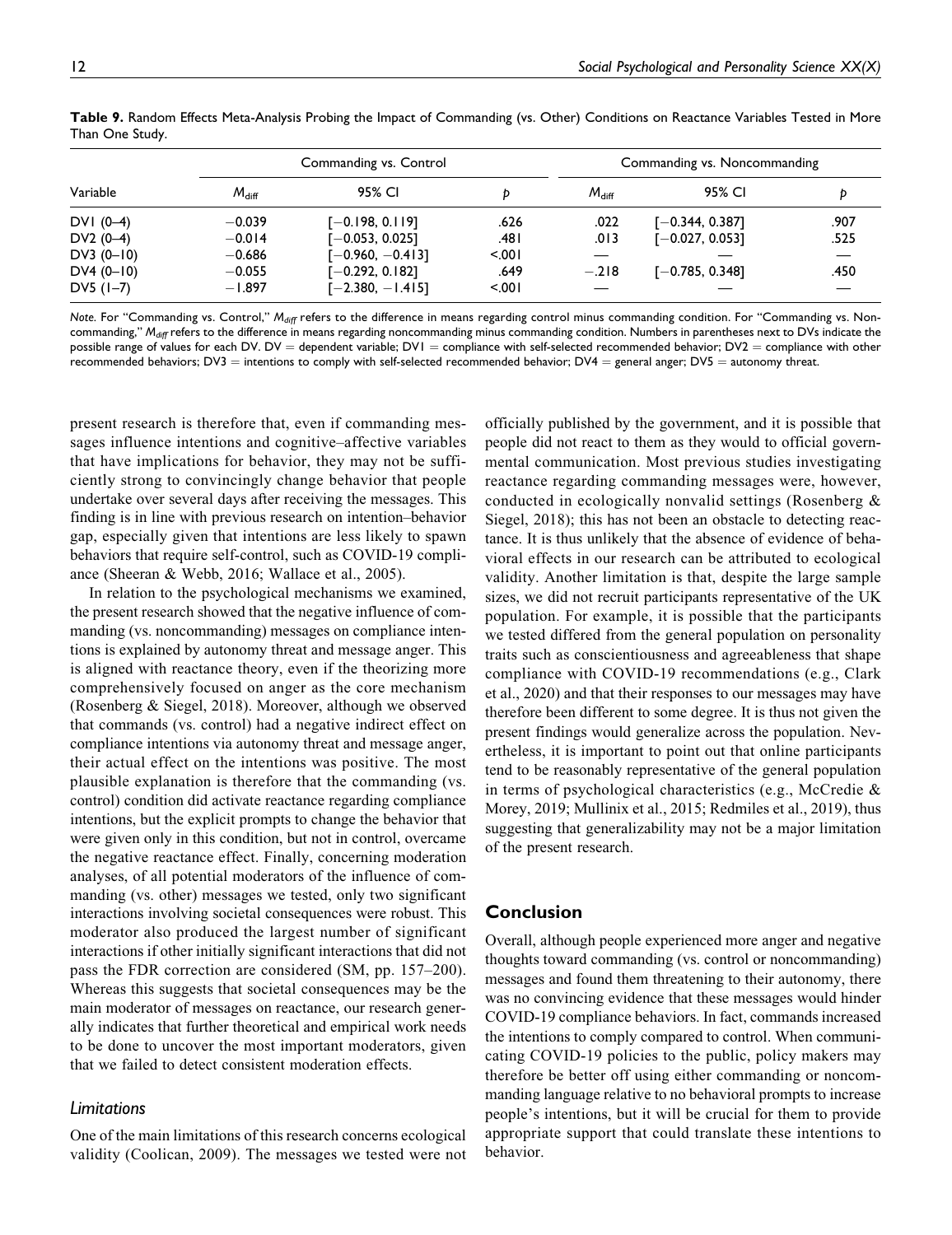## **Declaration of Conflicting Interests**

The author(s) declared no potential conflicts of interest with respect to the research, authorship, and/or publication of this article.

## **Funding**

The author(s) received no financial support for the research, authorship, and/or publication of this article.

## **ORCID iD**

Dario Krpan **b** <https://orcid.org/0000-0002-3420-4672>

#### **Supplemental Material**

The supplemental material is available in the online version of the article.

### **References**

- Andrade, E. B., & Ariely, D. (2009). The enduring impact of transient emotions on decision making. Organizational Behavior and Human Decision Processes, 109, 1–8.
- Aust, F., Diedenhofen, B., Ullrich, S., & Musch, J. (2013). Seriousness checks are useful to improve data validity in online research. Behavior Research Methods, 45, 527–535.
- Barari, S., Caria, S., Davola, A., Falco, P., Fetzer, T., Fiorin, S., Hensel, L., Ivchenko, A., Jachimowicz, J., King, G., Kraft-Todd, G., Ledda, A., MacLennan, M., Mutoi, L., Pagani, C., Reutskaja, E., Roth, C., & Slepoi, F. S. (2020). Evaluating COVID-19 public health messaging in Italy: Self-reported compliance and growing mental health concerns [Manuscript submitted for publication]. Harvard University.
- Benjamini, Y., & Hochberg, Y. (1995). Controlling the false discovery rate: A practical and powerful approach to multiple testing. Journal of the Royal Statistical Society: Series B (Methodological), 57, 289–300.
- Brehm, J. W. (1966). A theory of psychological reactance. Academic Press.
- Brehm, S. S., & Brehm, J. W. (2013). Psychological reactance: A theory of freedom and control. Academic Press.
- British Broadcasting Corporation. (2020, March). Coronavirus: "You must stay at home," Boris Johnson orders. BBC News. [https://](https://www.bbc.co.uk/news/av/uk-52012581/coronavirus-you-must-stay-at-home-boris-johnson-orders) [www.bbc.co.uk/news/av/uk-52012581/coronavirus-you-must](https://www.bbc.co.uk/news/av/uk-52012581/coronavirus-you-must-stay-at-home-boris-johnson-orders)[stay-at-home-boris-johnson-orders](https://www.bbc.co.uk/news/av/uk-52012581/coronavirus-you-must-stay-at-home-boris-johnson-orders)
- Clark, C., Davila, A., Regis, M., & Kraus, S. (2020). Predictors of COVID-19 voluntary compliance behaviors: An international investigation. Global Transitions, 2, 76–82.
- Cohen, J. (1988). Statistical power analysis for the behavioral sciences (2nd ed.). Lawrence Erlbaum Associates.
- Coolican, H. (2009). Research methods and statistics in psychology. Hodder.
- Cumming, G., & Calin-Jageman, R. (2016). Introduction to the new statistics: Estimation, open science, and beyond. Routledge.
- Dillard, J. P., & Shen, L. (2005). On the nature of reactance and its role in persuasive health communication. Communication Monographs, 72, 144–168.
- Dolan, P., & Galizzi, M. M. (2015). Like ripples on a pond: Behavioral spillovers and their implications for research and policy. Journal of Economic Psychology, 47, 1–16.
- Esarey, J., & Sumner, J. L. (2018). Marginal effects in interaction models: Determining and controlling the false positive rate. Comparative Political Studies, 51, 1144–1176.
- Fetzer, T. R., Witte, M., Hensel, L., Jachimowicz, J., Haushofer, J., Ivchenko, A., Caria, S., Reutskaja, E., Roth, C. P., Fiorin, S., Gómez, M., Kraft-Todd, G., Götz, F. M., & Yoeli, E. (2020). Global behaviors and perceptions at the onset of the COVID-19 pandemic (No. w27082). National Bureau of Economic Research. <https://www.nber.org/papers/w27082>
- Galasso, V., Pons, V., Profeta, P., Becher, M., Brouard, S., & Foucault, M. (2020). Gender differences in COVID-19 attitudes and behavior: Panel evidence from eight countries. Proceedings of the National Academy of Sciences, 117, 27285–27291.
- Hayes, A. F. (2018). Introduction to mediation, moderation, and conditional process analysis: A regression-based approach (2nd ed.). Guilford Press.
- Johnson, P. O., & Fay, L. C. (1950). The Johnson-Neyman technique, its theory and application. Psychometrika, 15, 349–367.
- Krpan, D., Galizzi, M. M., & Dolan, P. (2019). Looking at spillovers in the mirror: Making a case for "behavioral spillunders." Frontiers in Psychology, 10, 1142.
- Levkovich, I. (2020). The impact of age on negative emotional reactions, compliance with health guidelines, and knowledge about the virus during the COVID-19 epidemic: A longitudinal study from Israel. Journal of Primary Care & Community Health, 11, 2150132720981540.
- MacKinnon, D. P., Fairchild, A. J., & Fritz, M. S. (2007). Mediation analysis. Annual Review of Psychology, 58, 593–614.
- McCredie, M. N., & Morey, L. C. (2019). Who are the Turkers? A characterization of MTurk workers using the personality assessment inventory. Assessment, 26, 759–766.
- Meade, A. W., & Craig, S. B. (2012). Identifying careless responses in survey data. Psychological Methods, 17, 437–455.
- Miller, C. H., Lane, L. T., Deatrick, L. M., Young, A. M., & Potts, K. A. (2007). Psychological reactance and promotional health messages: The effects of controlling language, lexical concreteness, and the restoration of freedom. Human Communication Research, 33, 219–240.
- Miron, A. M., & Brehm, J. W. (2006). Reactance theory—40 years later. Zeitschrift für Sozialpsychologie, 37, 9–18.
- Mullinix, K. J., Leeper, T. J., Druckman, J. N., & Freese, J. (2015). The generalizability of survey experiments. Journal of Experimental Political Science, 2, 109–138.
- Nezlek, J., & Brehm, J. W. (1975). Hostility as a function of the opportunity to counteraggress. Journal of Personality, 43, 421–433.
- Quick, B. L., & Considine, J. R. (2008). Examining the use of forceful language when designing exercise persuasive messages for adults: A test of conceptualizing reactance arousal as a two-step process. Health Communication, 23, 483–491.
- Rains, S. A. (2013). The nature of psychological reactance revisited: A meta-analytic review. Human Communication Research, 39, 47–73.
- Rains, S. A., & Turner, M. M. (2007). Psychological reactance and persuasive health communication: A test and extension of the intertwined model. Human Communication Research, 33, 241–269.